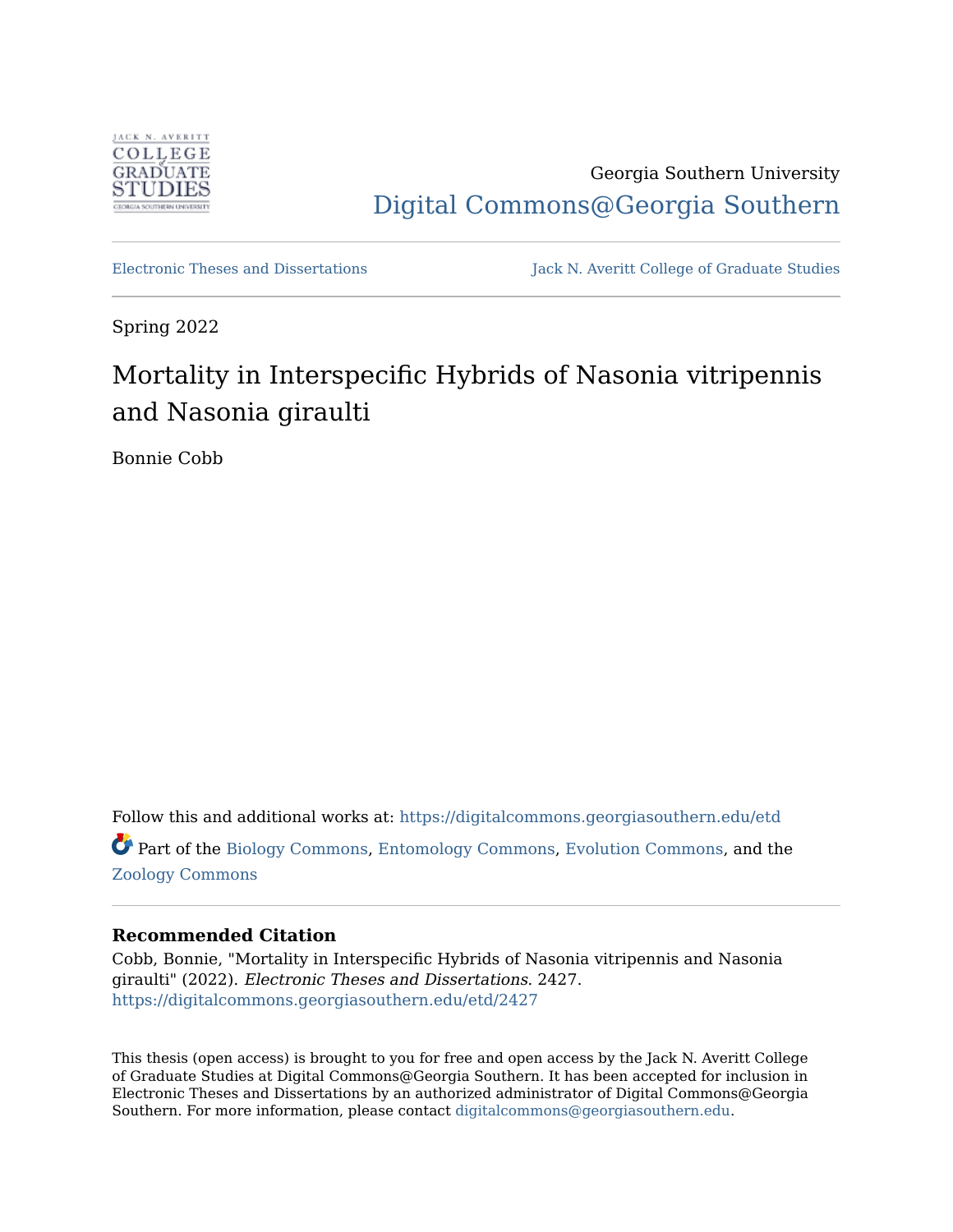# MORTALITY IN INTERSPECIFIC HYBRIDS OF NASONIA VITRIPENNIS AND NASONIA **GIRAULTI**

by

## BONNIE COBB

(Under the Direction of Joshua D. Gibson)

## ABSTRACT

*Nasonia* is a parasitoid wasp genus that serves as an emerging model for studying speciation due to an incompatibility between nuclear and mitochondrial genomes between sister taxa. Short generation times, easy rearing in a lab setting, producing large amounts of progeny, and whole genome sequencing make *Nasonia* is an excellent candidate for studying incomplete reproductive isolation. *Nasonia* have five chromosomes and exhibit haplo-diploid sex determination in which fertilized eggs develop into diploid females and unfertilized eggs develop into haploid males. Recessive phenotypes are hidden in diploid females but are laid bare in haploid males as there is no interaction between alleles. F2 male hybrids of *Nasonia vitripennis* and *Nasonia giraulti* experience high rates of mortality during development as compared to parent strains. Previous research has shown that 96% of F2 males with an incompatible allele on chromosome 5 combined with *N. giraulti* maternity die. F1 females experience low mortality in comparison to the high mortality that their sons, F2 males, experience. Large differences in mortality between F1 females and F2 males can be further investigated by studying F2 backcross females. I hypothesized that F1 females and F2 backcrossed heterozygous females experience similar levels of incompatibility to one another at the mortality locus as well as F2 backcrossed homozygous females and F2 males. I predicted that F2 backcross females would have intermediate mortality overall as compared to F1 females and F2 males. To test this, I conducted mortality experiments to determine differences in egg to adult survival between parent species, F2 males, and backcrossed F2 females. I found that F2 hybrids suffered greater mortality than both parent species. Egg to adult mortality was similar between F2 males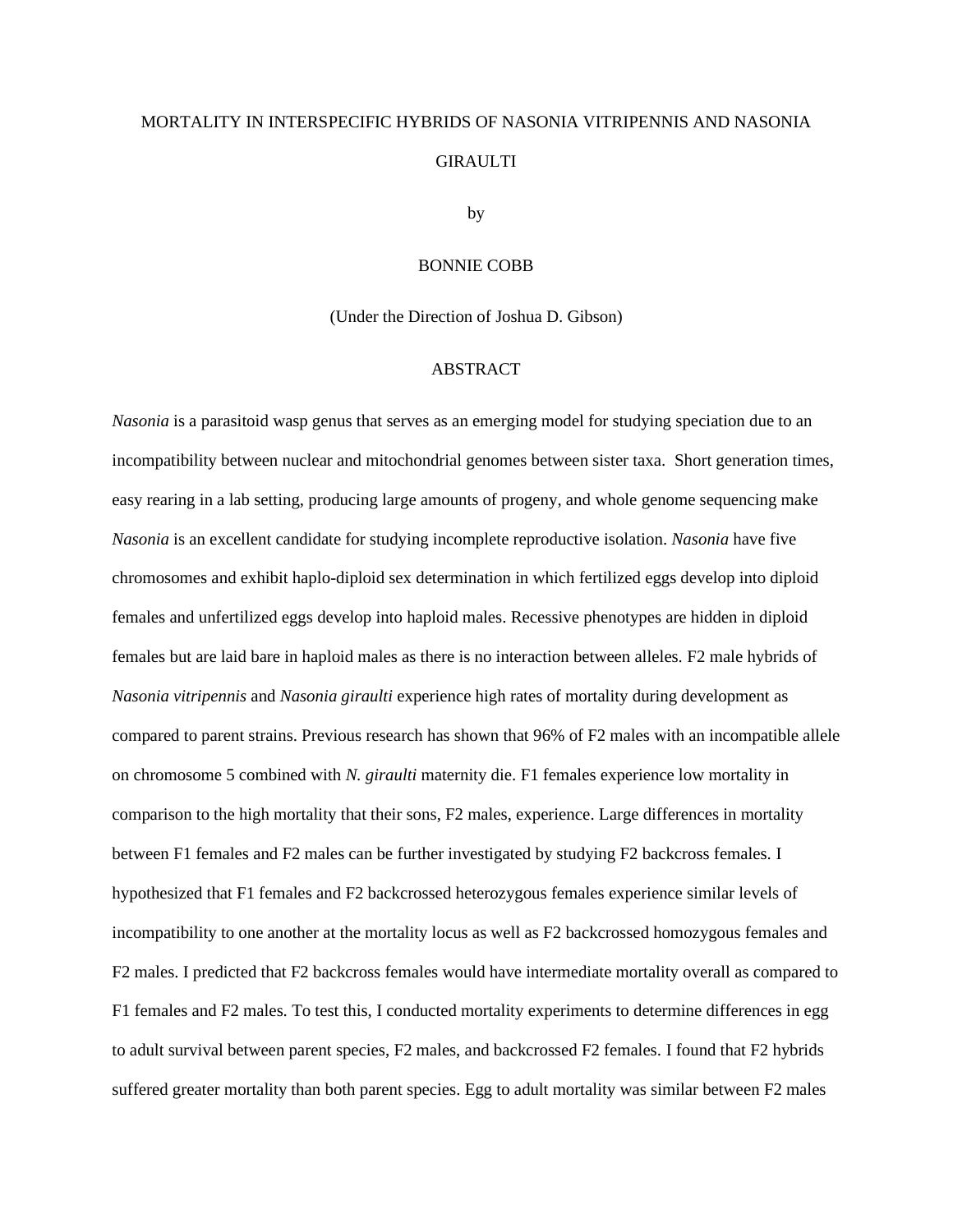and F2 females. Adult F2 females survived more than adult F2 males, but sexes were not significantly different. I also found that F1 hybrids laid significantly fewer eggs than both parent species. However, F2 backcrossed females survive much less than previously expected and suffer similar mortality to F2 males. My findings therefore indicate that there must be other interactions on the recombinant F2 backcrossed chromosome contributing to mortality in these individuals.

INDEX WORDS: Nasonia, Hybrid mortality, Hybrid breakdown, Interspecific hybrids, Mortality, Egg to adult survival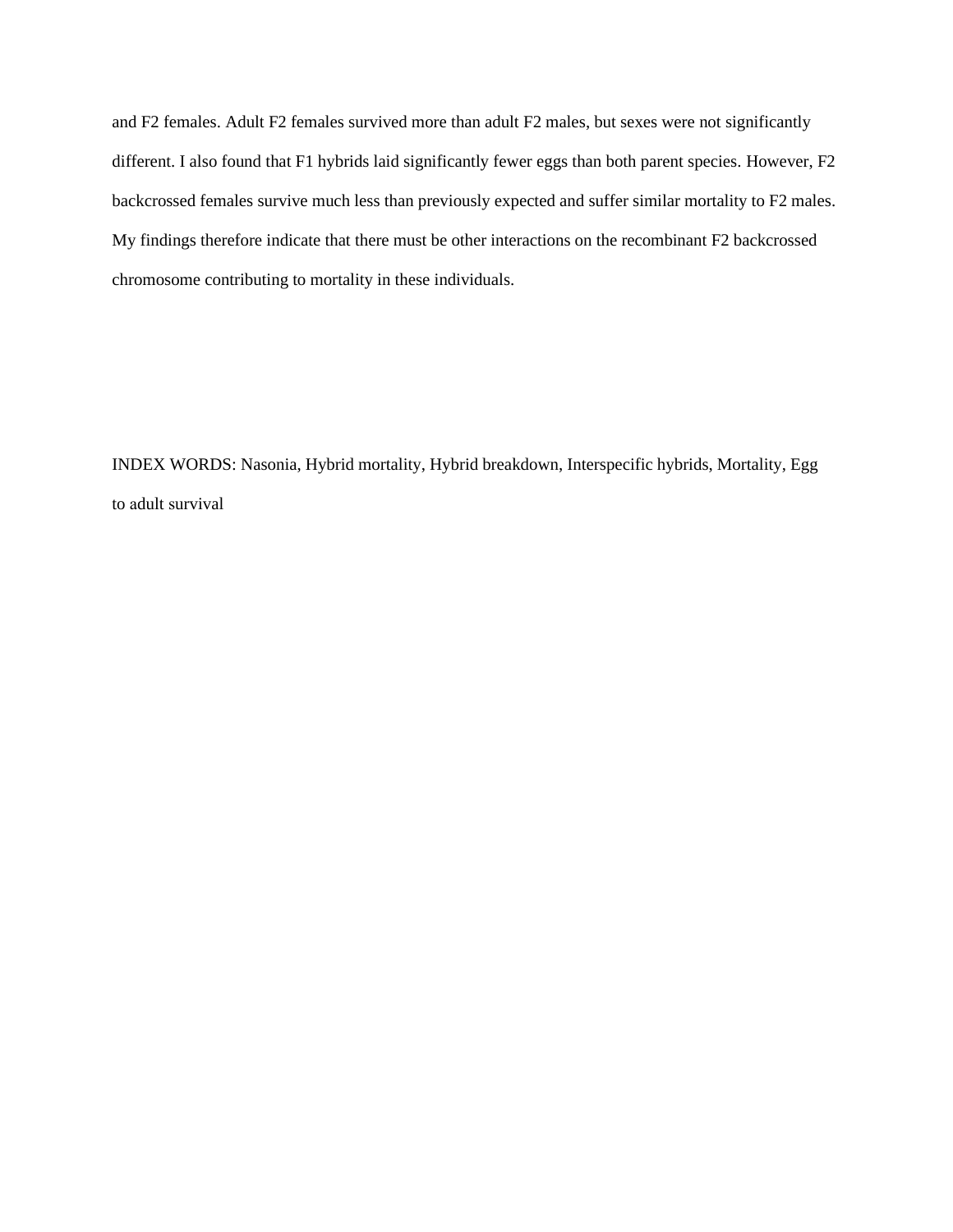# MORTALITY IN INTERSPECIFIC HYBRIDS OF NASONIA VITRIPENNIS AND NASONIA GIRAULTI

by

# BONNIE COBB

B.S., University of Saint Mary, 2016

A Thesis Submitted to the Graduate Faculty of Georgia Southern University

in Partial Fulfillment of the Requirements for the Degree

MASTER OF SCIENCE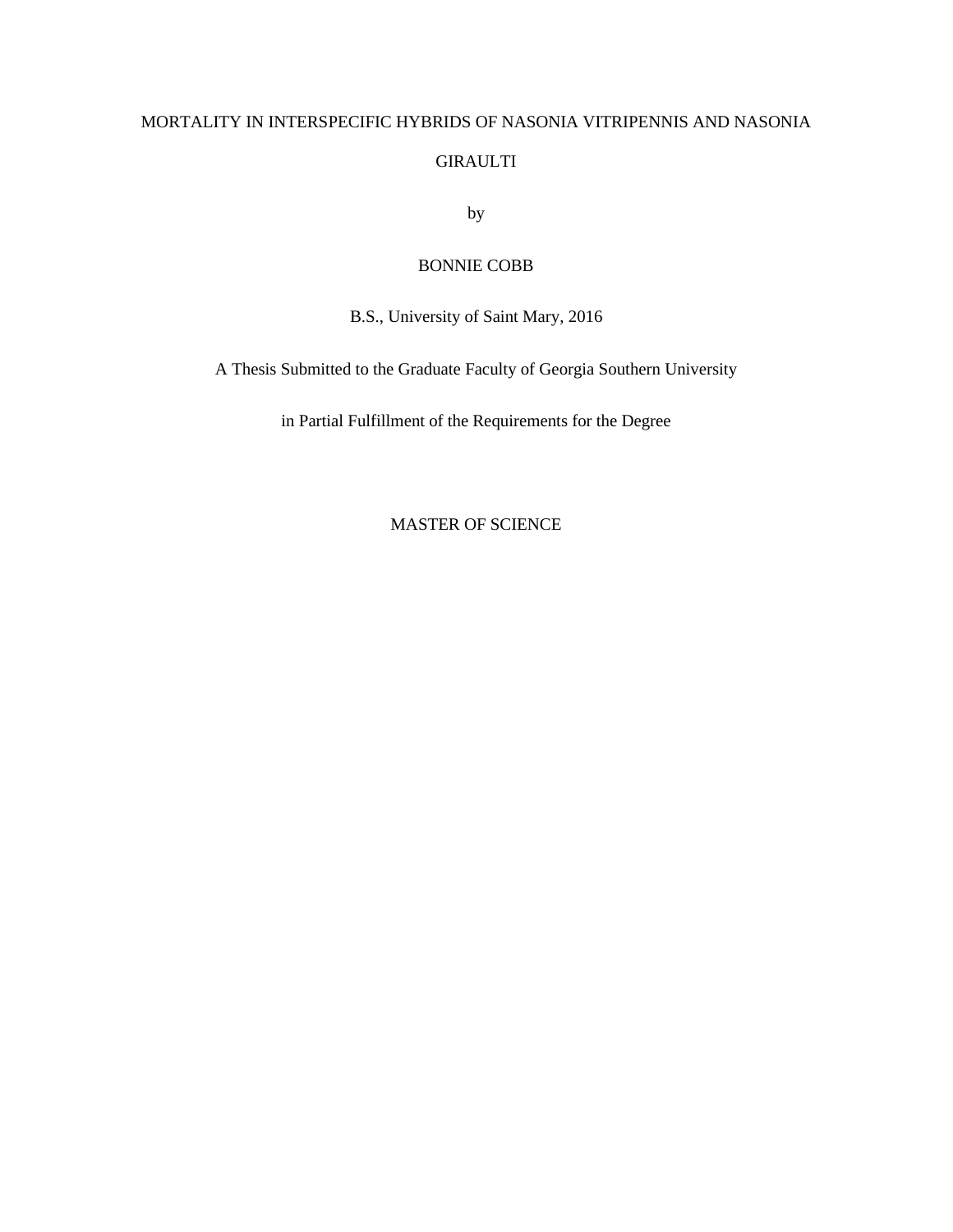© 2022

# BONNIE COBB

All Rights Reserved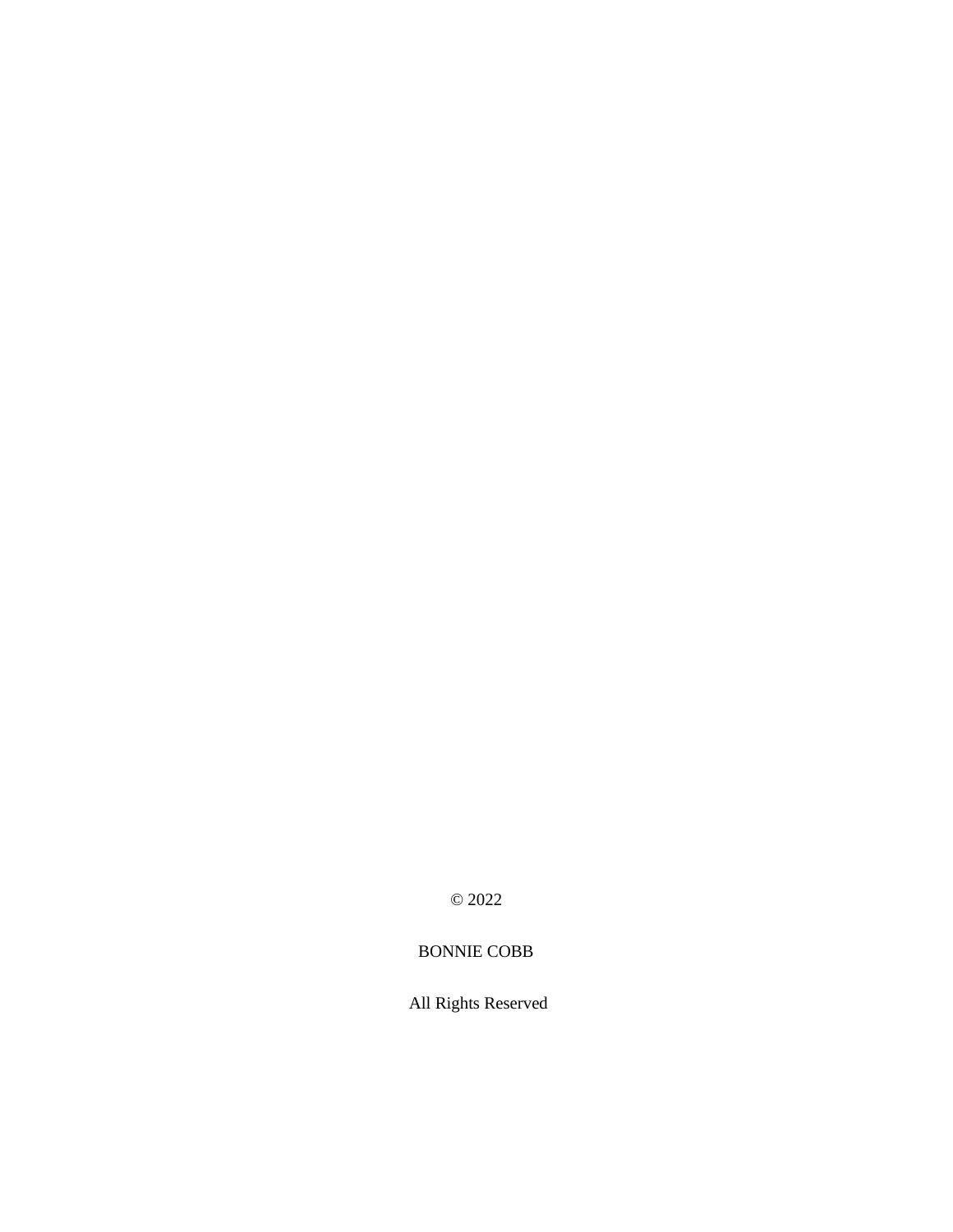# MORTALITY IN INTERSPECIFIC HYBRIDS OF NASONIA VITRIPENNIS AND NASONIA

## GIRAULTI

by

## BONNIE COBB

Major Professor: Joshua D. Gibson<br>Committee: Lance D. McBraye Lance D. McBrayer J. Scott Harrison

Electronic Version Approved:

May 2022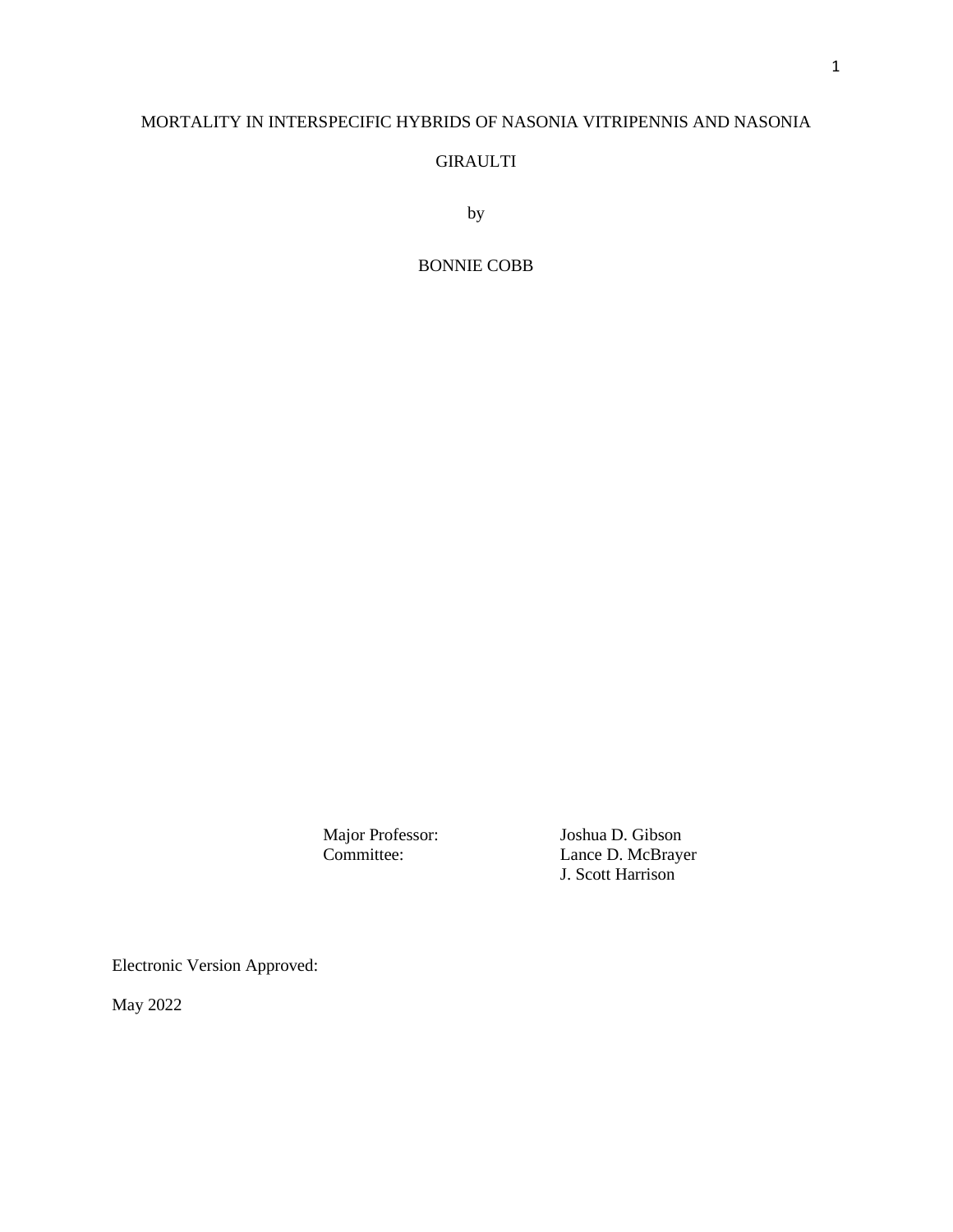#### ACKNOWLEDGMENTS

I would like to thank and acknowledge my academic adviser Dr. Josh Gibson for mentoring me through this journey of a degree and for teaching me how to become a better scientist. I am so grateful to have had such a supportive adviser whose encouragement has been nothing short of inspiring and which played a pivotal role in me reaching my goal of graduation. I would like to thank Dr. Scott Harrison and Dr. Lance McBrayer for their support and mentorship throughout my thesis project. I would also like to express my gratitude for the assistance of Lucia Botnaru in our *Nasonia* lab, as well as our late night lab work conversations!

I would like to acknowledge all of my peers from my program from current and past years. We truly were bonded to one another like family and they made my transition from small town Kansas to southeastern Georgia an absolutely wonderful and memorable experience. I would also like to acknowledge the truly collaborative and supportive nature of the faculty and staff at Georgia Southern University who looked after all of us with great care.

Finally, I would like to thank and acknowledge my parents, Andrea and Mike Cobb, my best friends Jasmin Brown, Alex Brown, and Erin Arneson, and my partner Dennis Butler, for all of their love and support throughout the completion of my degree. I can't thank all of the above-mentioned people enough and I am so grateful that you were all a part of my journey here at Georgia Southern University.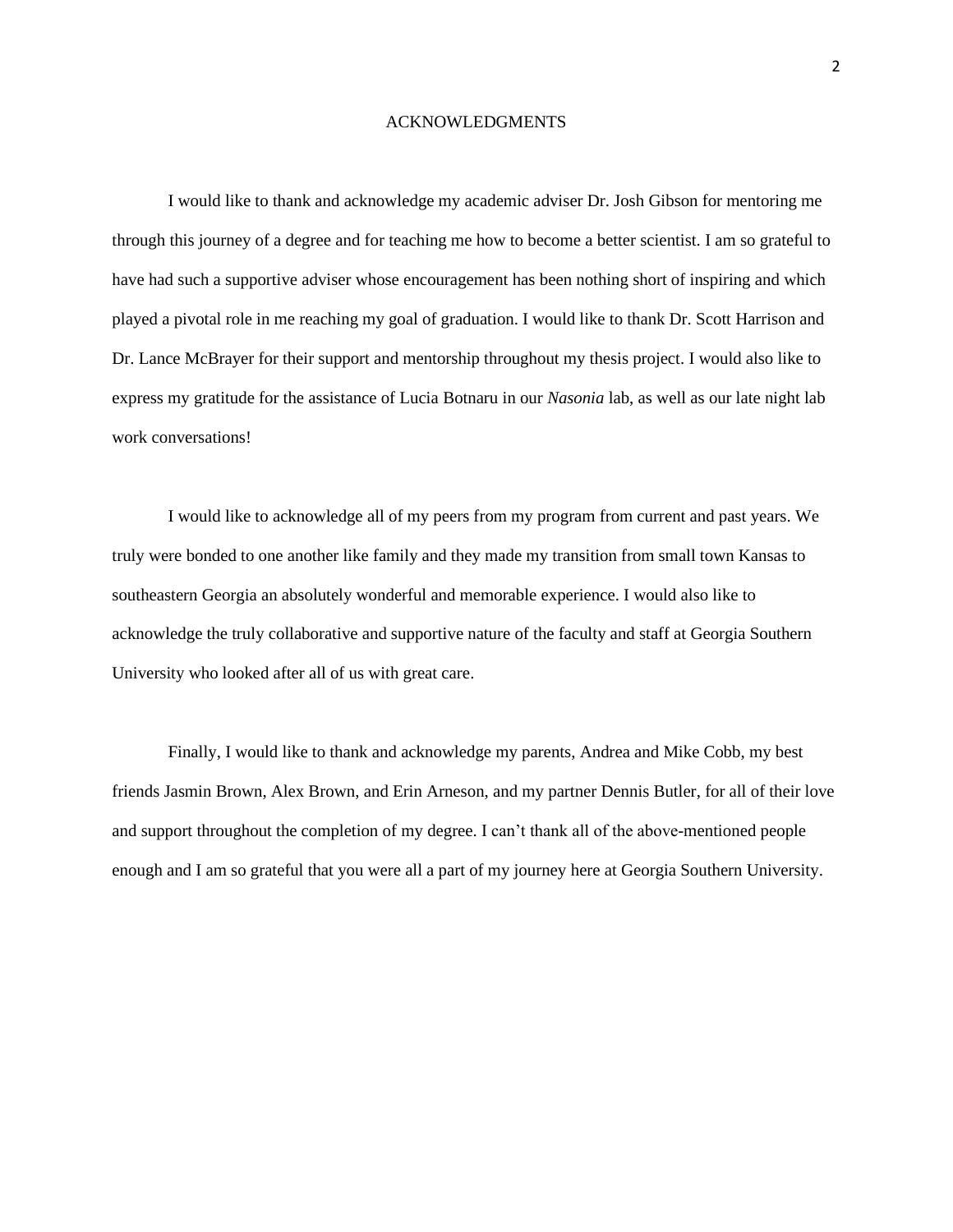# TABLE OF CONTENTS

# Page

| <b>CHAPTER</b>                                                  |
|-----------------------------------------------------------------|
|                                                                 |
|                                                                 |
|                                                                 |
|                                                                 |
|                                                                 |
|                                                                 |
|                                                                 |
|                                                                 |
|                                                                 |
|                                                                 |
|                                                                 |
|                                                                 |
|                                                                 |
| LS Means from multiple pairwise comparisons using Tukey's HSD20 |
|                                                                 |
|                                                                 |
|                                                                 |
| <b>APPENDICES</b>                                               |
| A                                                               |
|                                                                 |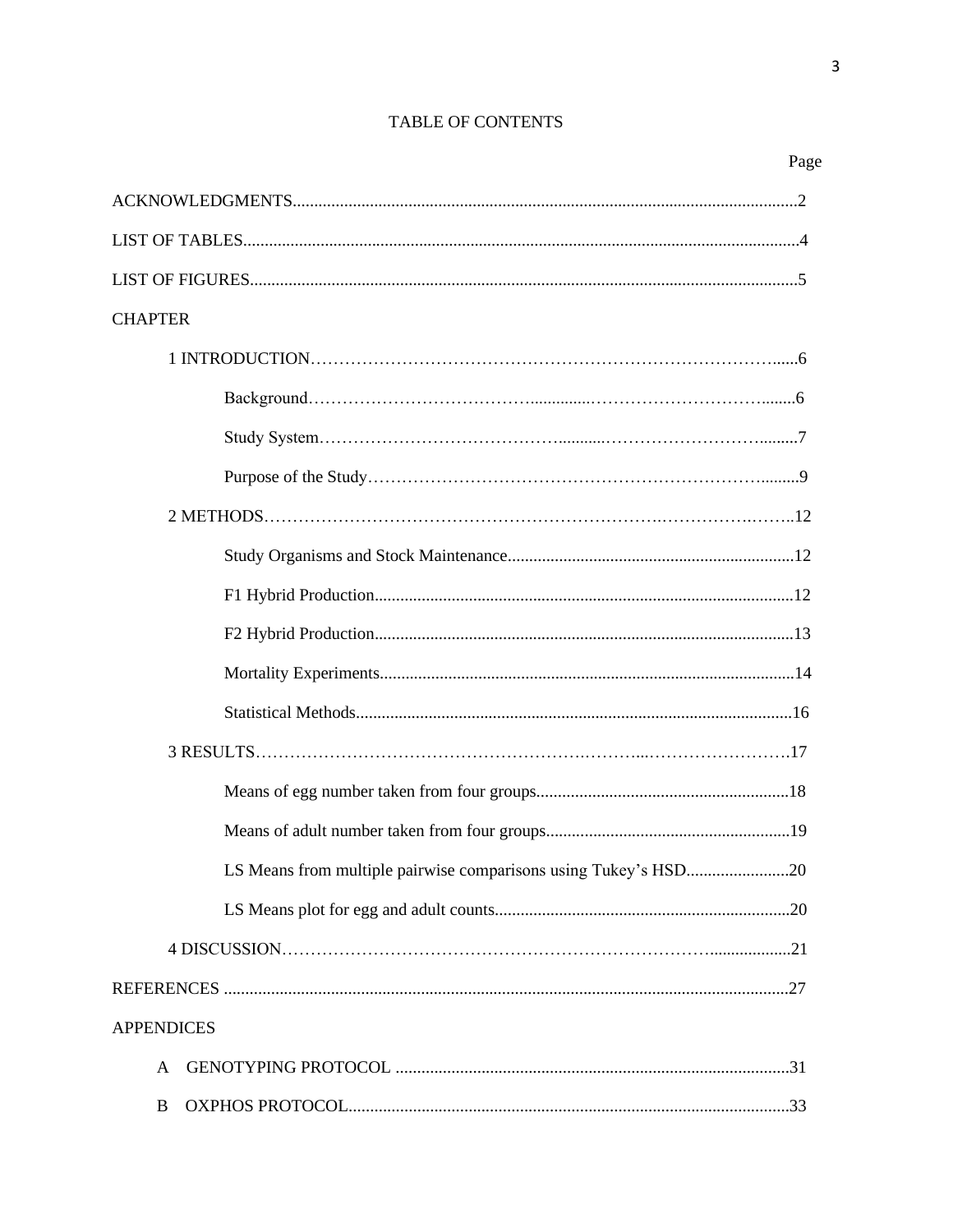# LIST OF TABLES

| Table 1: Results are from regression and LS Means analysis including group, stage, group by stage,    |  |
|-------------------------------------------------------------------------------------------------------|--|
|                                                                                                       |  |
|                                                                                                       |  |
| Table 2: Results of Least Squared Means from multiple pair wise comparisons between groups and stages |  |
|                                                                                                       |  |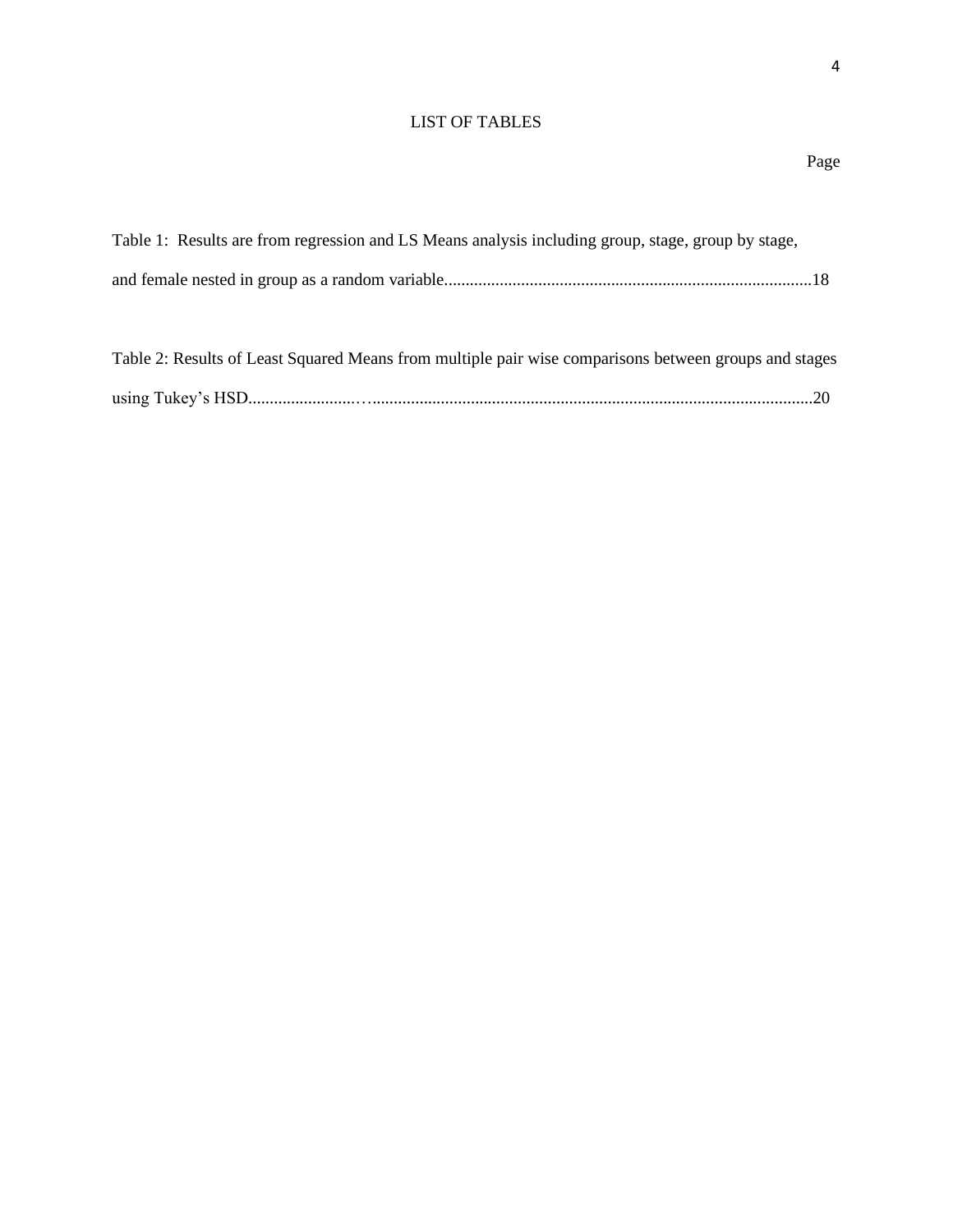# LIST OF FIGURES

5

| Figure 1: F2 male mosaic chromosomes with either a N. giraulti or N. vitripennis allele at a           |
|--------------------------------------------------------------------------------------------------------|
|                                                                                                        |
| Figure 2: Examples of an F1 female, F2 backcrossed females, and F2 males with N. giraulti or N.        |
| <i>vitripennis</i> alleles at a previously identified locus located toward the end of chromosome 511   |
| Figure 3: N. vitripennis males are crossed to N. giraulti females to produce F1 hybrid female  13      |
|                                                                                                        |
|                                                                                                        |
| Figure 6: Means of egg numbers taken from four groups, including N. giraulti parents, N. vitripennis   |
|                                                                                                        |
| Figure 7: Means of adult numbers taken from four groups, including N. giraulti parents, N. vitripennis |
|                                                                                                        |
| Figure 8: Results of the Least Squares Means plot for egg and adult counts of parents and hybrids      |
|                                                                                                        |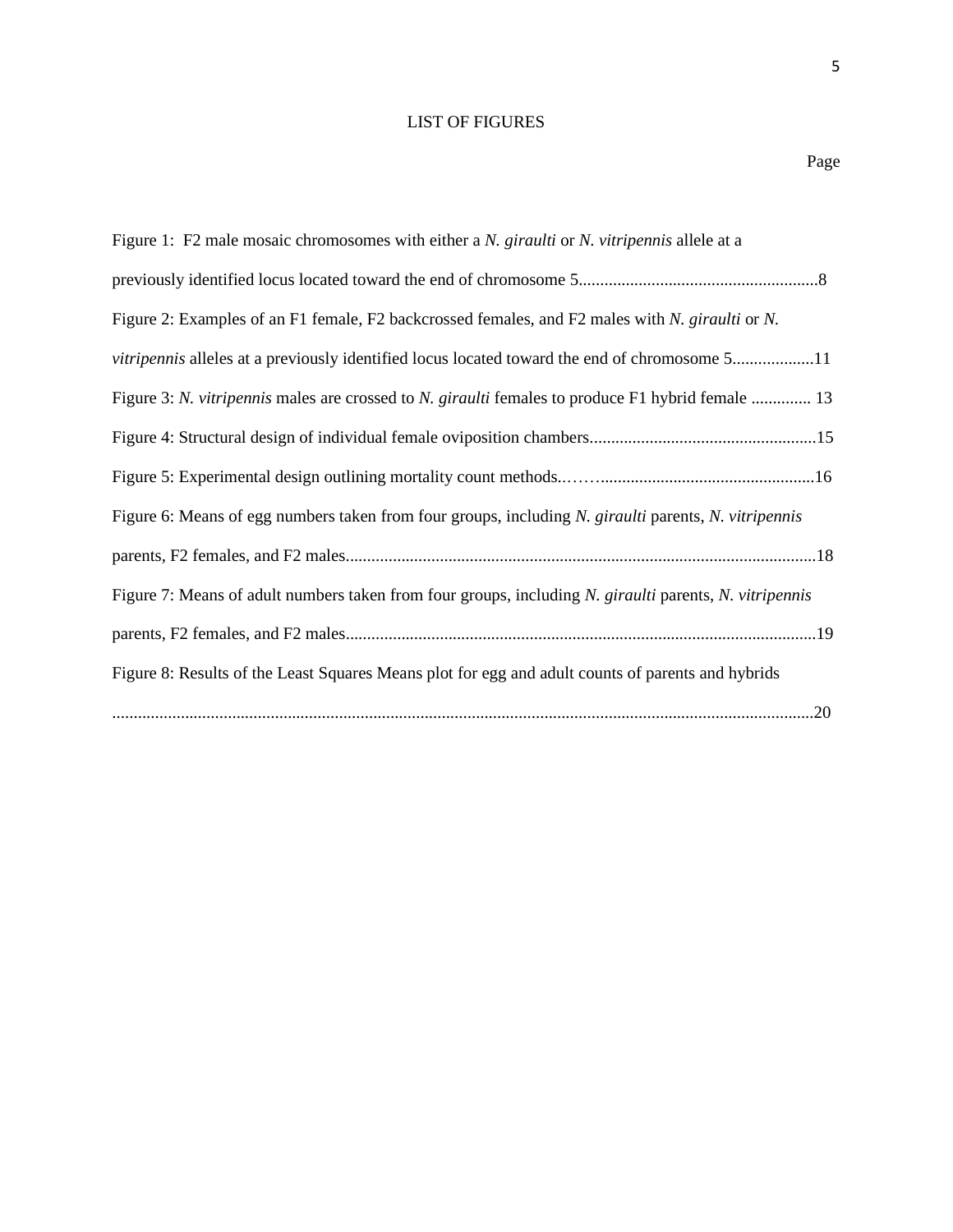#### CHAPTER 1

## INTRODUCTION

#### *Background*

Speciation is responsible for the vast diversity of life that we see on earth. Speciation is a byproduct of evolution of populations that lack gene flow leading to reproductive isolation. The Biological Species Concept defines a species as "a group of actually or potentially interbreeding natural populations, which are reproductively isolated from other such groups" (Mayr 1942). However, this traditional definition of the Biological Species Concept poses constraints on the existence of hybrids, as it requires complete reproductive isolation. Therefore, Coyne and Orr modified the Biological Species Concept (2004), by adding that "distinct species are characterized by substantial but not necessarily complete reproductive isolation." This concept allows us to see hybrids in the process of speciation by studying incomplete reproductive isolation.

During the process of speciation, geneflow is greatly reduced between populations which causes species to begin to diverge and eventually leads to complete reproductive isolation. One mechanism of reduced gene flow is incompatible interactions between pairs of genes that lead to decreased fitness in hybrids. The Bateson-Dobzhansky-Muller (BDM) model illustrates how incompatible interactions can evolve between diverging populations without each population experiencing these incompatibilities (Bateson, 1909; Dobzhansky, 1937; Muller, 1942). Interacting genes continually evolve together in each lineage so that every generation within each lineage maintains compatible interactions. When these lineages hybridize, these coevolved gene pairs are shuffled and combinations of interacting partners are produced that have never been subjected to natural selection. These untested interactions may result in incompatibilities in these hybrid organisms.

Any interacting pair of genes between two populations can cause divergence just by changing slightly over long periods of time such as through accumulation of mutations or through selection pressures causing specific genes to evolve more quickly. Some genes or chromosomes evolve more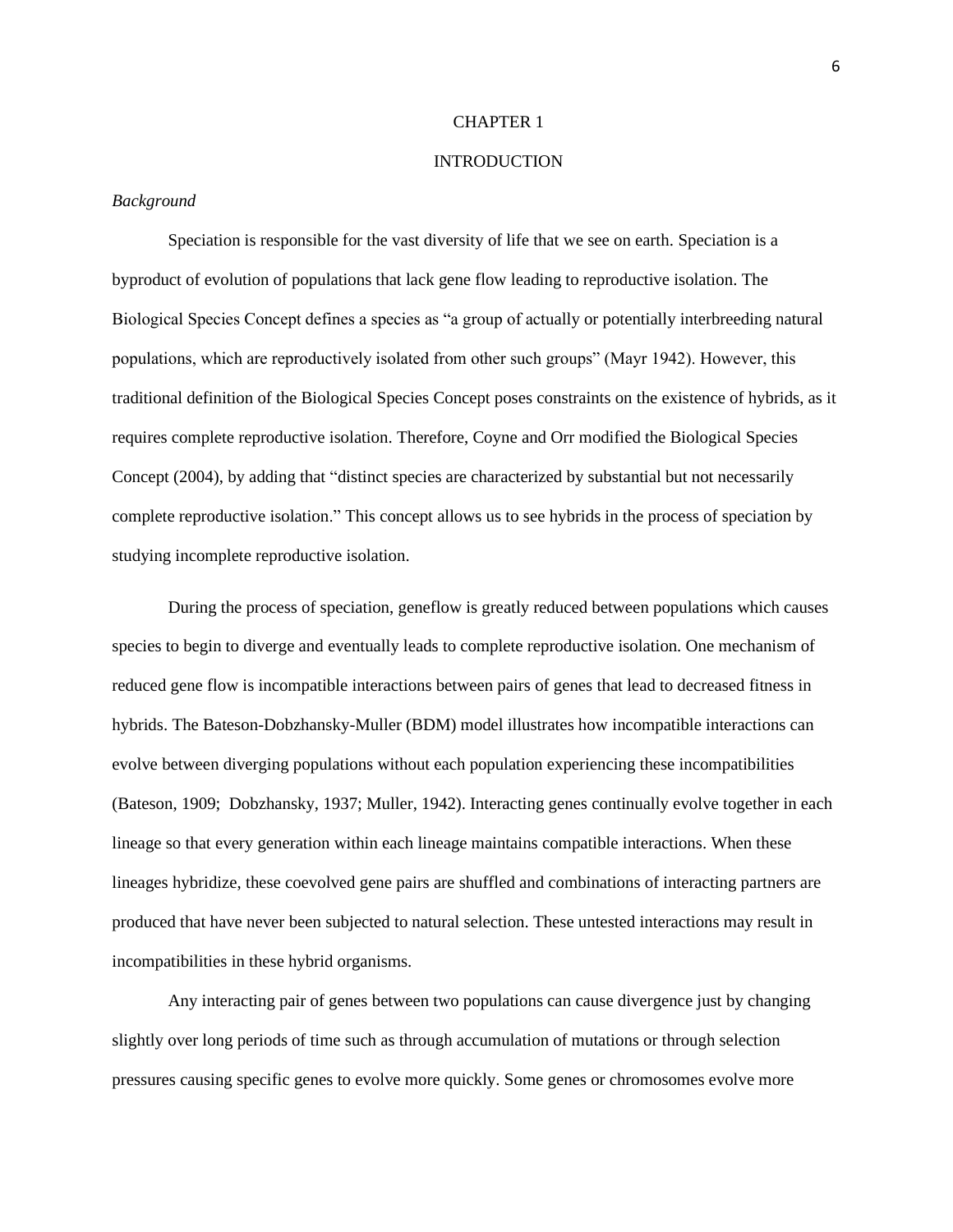quickly than others, such as sex chromosomes evolving more quickly than autosomes, and mitochondrial DNA having more errors and mutating faster than nuclear DNA. Mitochondrial DNA of parasitoid wasps in the genus *Nasonia* has a substitution rate that is 30 times greater than that of its nuclear DNA (Oliviera et al. 2008). As deleterious mutations accumulate in mitochondrial DNA, nuclear genes can be selected to make up for the reduced function of its mitochondrial partner through a process known as compensatory coadaptation (Rand et al. 2004). As the probability of incompatible interactions grows much faster than the number of substitutions, incompatibilities evolve faster and faster as time goes by. This phenomenon is known as the snowball effect (Orr and Turelli 2001), which can lead to a loss of fitness.

In hybrids, one outcome of this reduction in fitness is hybrid breakdown. This concept is opposite to hybrid vigor in that hybrid breakdown doesn't affect the F1 generation but F2 generations suffer severe complications (Gibson et al. 2013). Hybrid vigor, or heterosis, explains that the F1 generation of offspring of two parent species inherits the most positive qualities of both parents and survives better than either parent (East 1936). In examples of hybrid breakdown, F1 individuals don't suffer serious complications from incompatibilities caused by deleterious mutations, as opposed to F2 individuals who suffer greatly. Therefore, hybrid breakdown may serve as a reproductive barrier between species and lead to speciation.

### *Study System*

*Nasonia* is a parasitoid wasp genus that serves as an emerging model for studying speciation due to an incompatibility between nuclear and mitochondrial genomes between sister taxa. Short generation times, easy rearing in a lab setting, producing large amounts of progeny and whole genome sequencing of their five chromosomes make *Nasonia* an excellent candidate for studying incomplete reproductive isolation (Werren and Loehlin 2009). There are four species currently known in the genus; *N. vitripennis, N. longicornis, N. giraulti* and *N. oneida*. *N. giraulti* and *N. vitripennis* diverged as recently as 1 million years ago. Although the geographic distributions of these species have been found to be sympatric (with *N. vitripennis* found globally), these species experience a form of postzygotic isolation as a result of an infection of inherited cytoplasmic bacteria called *Wolbachia*. Each species of wild-type *Nasonia* are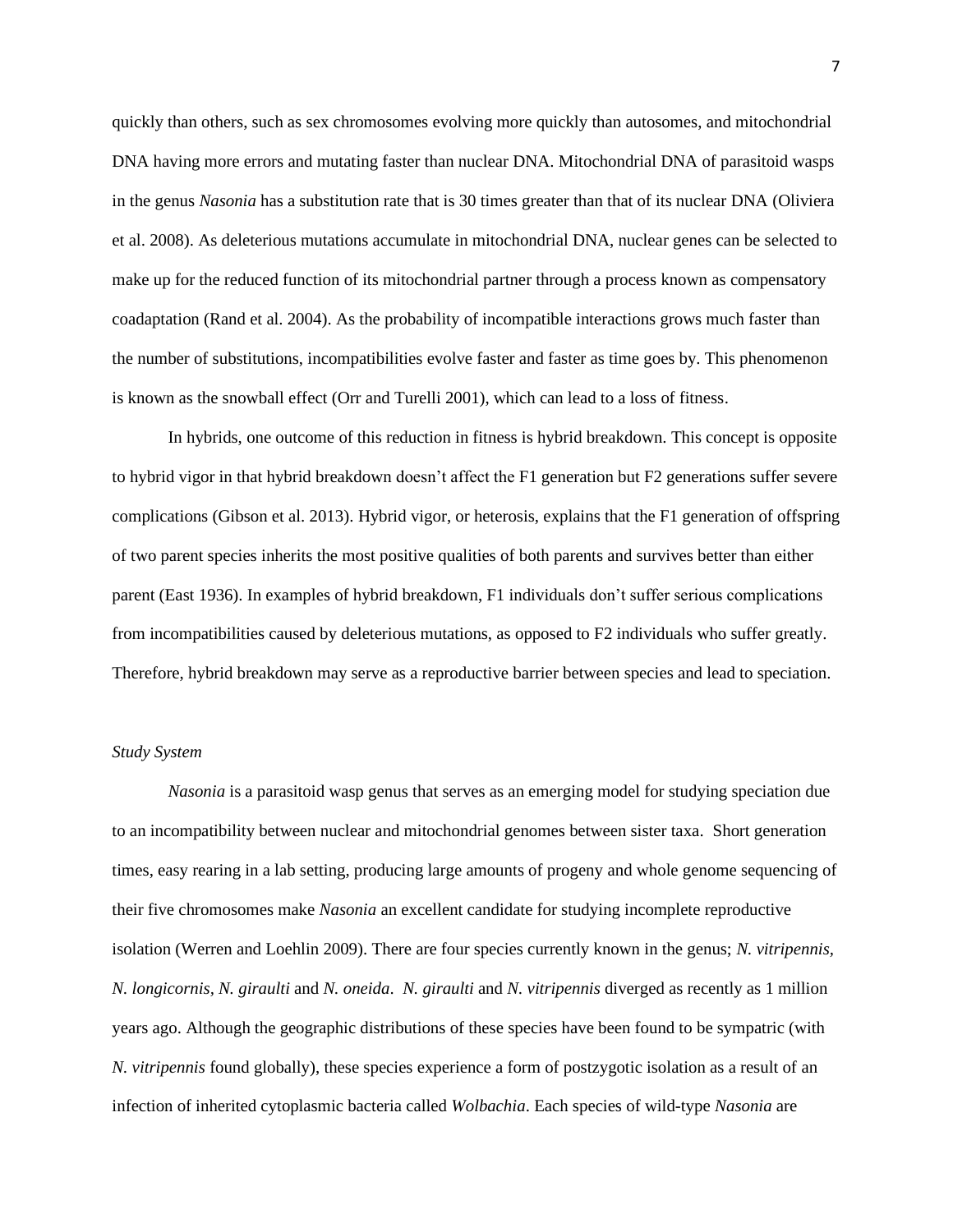infected with a Wolbachia which causes cytoplasmic incompatibilities in *Nasonia* hybrids (Bordenstein et al. 2001). In a lab setting, *Nasonia* can be cured of their *Wolbachia* infection when fed antibiotic infused sugar water over three generations (Breeuwer and Werren 1990). Once cured, *Nasonia* can hybridize and produce fertile, viable progeny.

*Nasonia* exhibit haplo-diploid sex determination in which fertilized eggs develop into diploid females and unfertilized eggs develop into haploid males. This system can be used to study speciation at the molecular level due to the sheer simplicity of male genetics. Genetic recombination is responsible for diversity within a species. During oogenesis in F1 hybrid mothers, crossing over occurs between paired chromosomes leading to further recombination, F2 males whose chromosome is a mosaic of both parents (Figure 1). Recessive phenotypes are hidden in diploid females but are laid bare in haploid males as there is no interaction between alleles. This hemizygosity in males acts similarly to homozygosity in other systems and allows for clearer relationships between genotype and observed phenotype. Lastly, the *Nasonia* genome has been sequenced and mapped so there are many genetic resources and databases available to study this system (The Nasonia Working Group 2010).



Figure 1. F2 male mosaic chromosomes with either a *N. giraulti* or *N. vitripennis* allele at a previously identified locus located toward the end of chromosome 5. Rectangles represent chromosomes and ovals in the top right corner of the chromosomes represent the mitochondrial background of each individual. Solid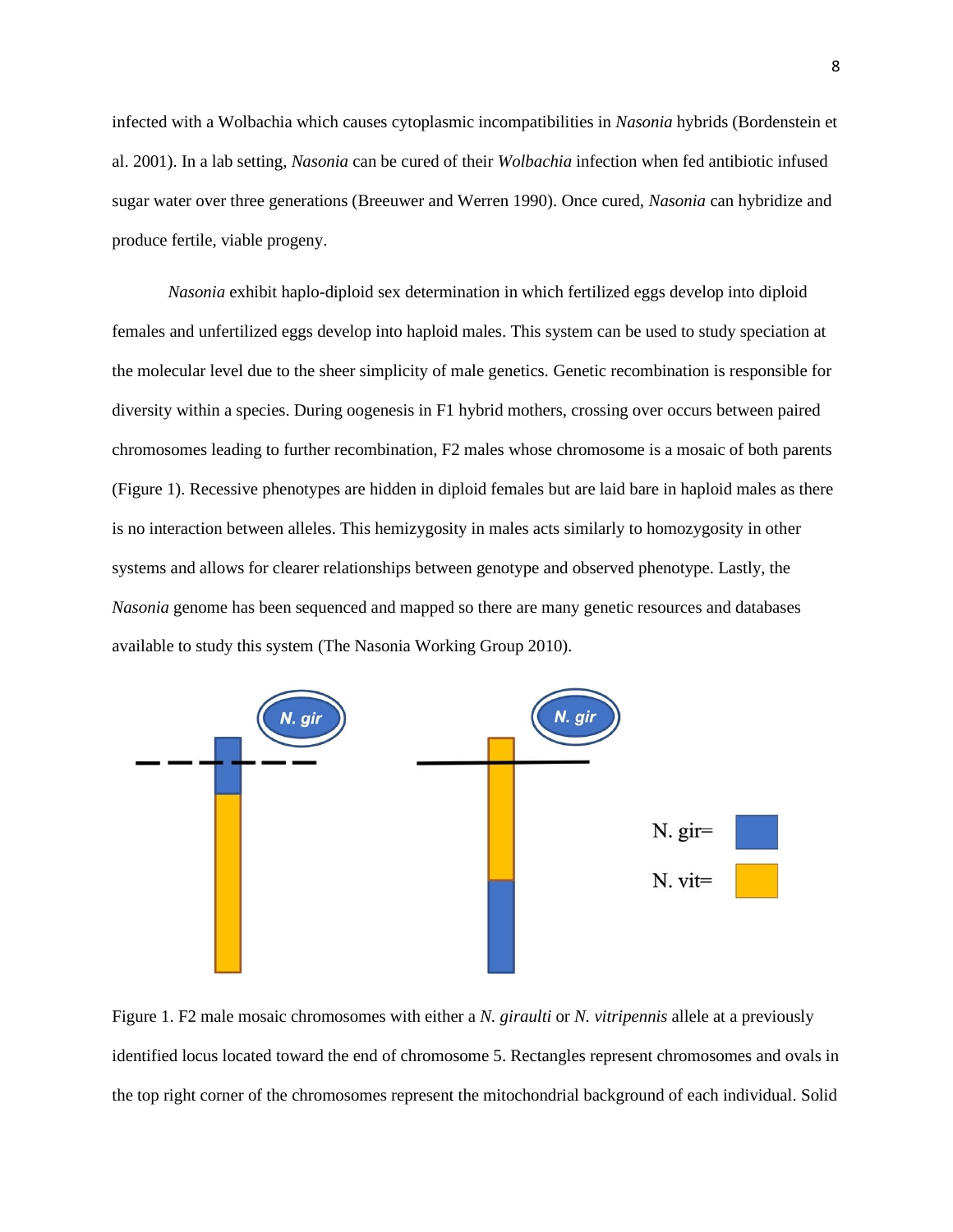line represents incompatible allele at locus interacting with mitochondrial background. Dashed line represents compatible allele at locus interacting with mitochondrial background.

Hybrid offspring of *Nasonia vitripennis* and *Nasonia giraulti* experience differential success within reciprocal crosses. F1 hybrid females with *N. giraulti* mitochondrial background suffer some mortality as compared to the parent species and produce fewer adult wasps (Breeuwer and Werren 1995). F1 hybrid females with *N. giraulti* mitochondrial background experience only 15% mortality. In contrast, F2 males with *N. giraulti* mitochondria die 80% of the time (Breeuwer and Werren 1995). There is a locus on chromosome 5, where Gibson et al. (2013) found that 98% of F2 males with the *N. vitripennis* allele and *N. giraulti* mitochondrial background died. Such significant mortality is not observed in the reciprocal cross (Niehuis et al, 2008). Given the mortality we see in individuals with *N. giraulti* maternity and *N. vitripennis* paternity, we are particularly interested in this side of the cross. This pattern of mortality and asymmetric incompatibility indicates an interaction between the *N. vitripennis* allele at the above mentioned locus on chromosome 5 and *N. giraulti* cytoplasm. Nuclear and mitochondrial incompatibilities greatly contribute to hybrid breakdown in F2 male hybrids of *N. giraulti* and *N. vitripennis* (Niehuis et al. 2008). Given that their mitochondrial genome has a far greater substitution rate than their nuclear genome, incompatibilities are expected to develop quickly between these hybrids.

## *Purpose of the study*

F1 females experience low mortality in comparison to the high mortality that their sons, F2 males, experience. For the mortality locus located on chromosome 5, it is hypothesized that each allele interacts with that individual's mitochondrial background through a compatible or incompatible interaction. F2 males with an incompatible allele at this locus are those individuals that experience mortality. Although, F1 females and F2 males both have an *N. giraulti* background and one chromosome with a *N. vitripennis* allele at the mortality locus, only F2 males experience extreme amounts of mortality.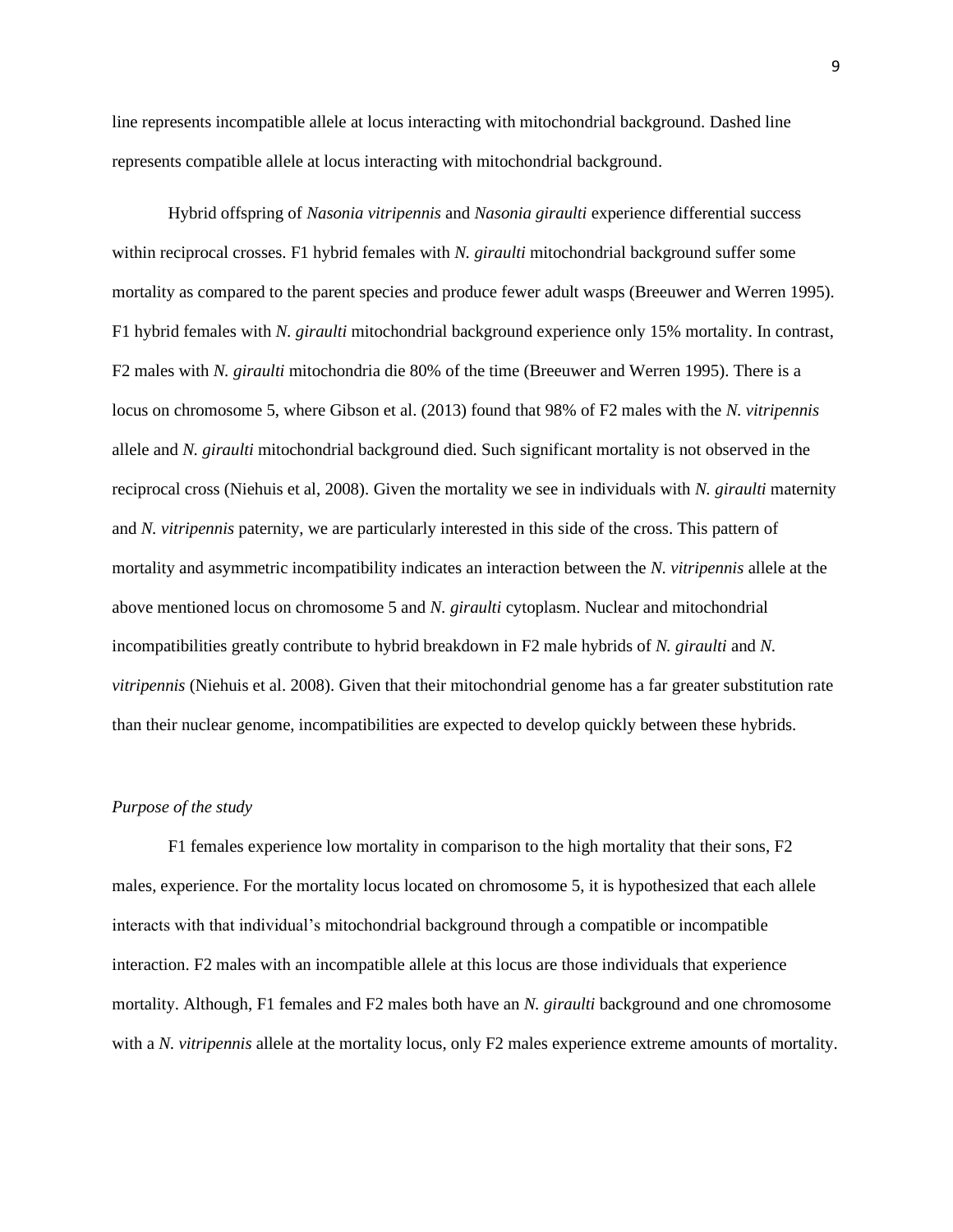Heterozygosity in F1 females provides an interesting insight into these genic interactions through a possible rescue effect. A partial rescue in this case describes that one compatible and one incompatible allele could cause a female to have mitochondria that work less effectively than the parents' mitochondria but better than the F2 male mitochondria. These individuals could still be healthy enough to carry on a normal life cycle but be experiencing a degree of physiological dysfunction. In contrast, F2 males are haploid and therefore cannot experience this rescue effect. This could offer a possible explanation as to why F2 hybrid males die at a much higher rate than their mothers.

Large differences in mortality between F1 females and F2 males can be further investigated by studying F2 backcross females. F2 backcross females are produced by mating F1 hybrid females with *N. vitripennis* paternity and *N. giraulti* maternity, back to a *N. vitripennis* male. F2 backcross females therefore have, on average, 75% *N. vitripennis* and 25% *N. giraulti* chromosomes, with a *N. giraulti* mitochondrial background. In F2 backcross females, for alleles at a particular locus, females can either be heterozygous, having one *N. giraulti* and one *N. vitripennis* allele or homozygous, having two *N. vitripennis* alleles.

We hypothesize that F1 females and F2 backcrossed females experience similar levels of incompatibility to one another when the F2 female is heterozygous at the mortality locus, as they both have one *N. vitripennis* allele, and one *N. giraulti* allele, as well as a *N. giraulti* mitochondrial background. Due to this comparable incompatibility, we predict that F1 females and F2 backcrossed females that are heterozygous at this locus will have similar mortality. Both of these hybrids are diploid and have one compatible and one incompatible allele interacting with their mitochondrial backgrounds. We hypothesize that F2 backcrossed females that are homozygous at the mortality locus have similar levels of incompatibility to F2 hybrid males that have the *N. vitripennis* allele at the mortality locus. Both of these hybrids have only *N. vitripennis* alleles at this locus, with a *N. giraulti* background. Although, it is important to reiterate that homozygous F2 females are diploid and have two alleles at a particular locus and F2 males are haploid and have a single allele at a particular locus (Figure 2). Due to only having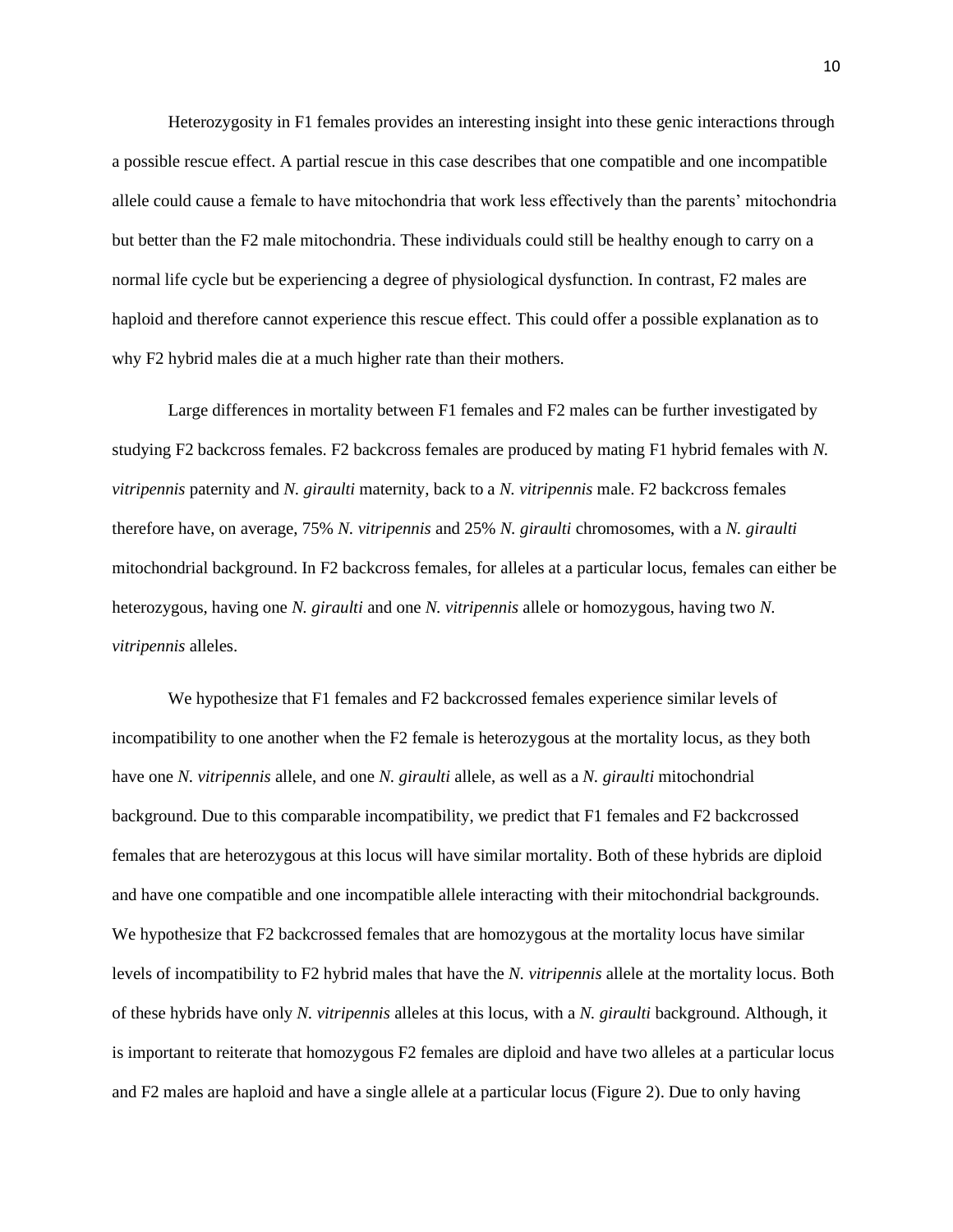putatively incompatible alleles we predict that F2 females that are homozygous at this locus will experience similar mortality to F2 hybrid males with the *N. vitripennis* allele at the same locus. Combining these predictions about their genotypes, we predict that F2 backcross females will have intermediate mortality overall as compared to F1 females and F2 males. More specifically, if F1 females experience 86% survival (Breeuwer and Werren 1995) and are comparable to heterozygous F2 females and F2 males with the *N. vitripennis* allele experience 4% survival and are comparable to homozygous F2 females, then we predict 45% survival in F2 backcross females. To test this, we conducted a series of crosses to estimate mortality and determine differences in egg to adult survival between parent species, F2 males, and backcrossed F2 females.



Figure 2. Examples of an F1 female, F2 backcrossed females, and F2 males with *N. giraulti* or *N. vitripennis* alleles at a previously identified locus located toward the end of chromosome 5. Rectangles represent chromosomes and ovals in the top right corner of the chromosomes represent the mitochondrial background of each individual. F1 females (A) are genetically comparable to heterozygous F2 females (B). Homozygous F2 females (C) are genetically comparable to F2 males with a *N. vitripennis* allele (D). F2 males with a *N. giraulti* allele are included for reference (E). Solid line represents incompatible allele at locus interacting with mitochondrial background. Dashed line represents compatible allele at locus interacting with mitochondrial background.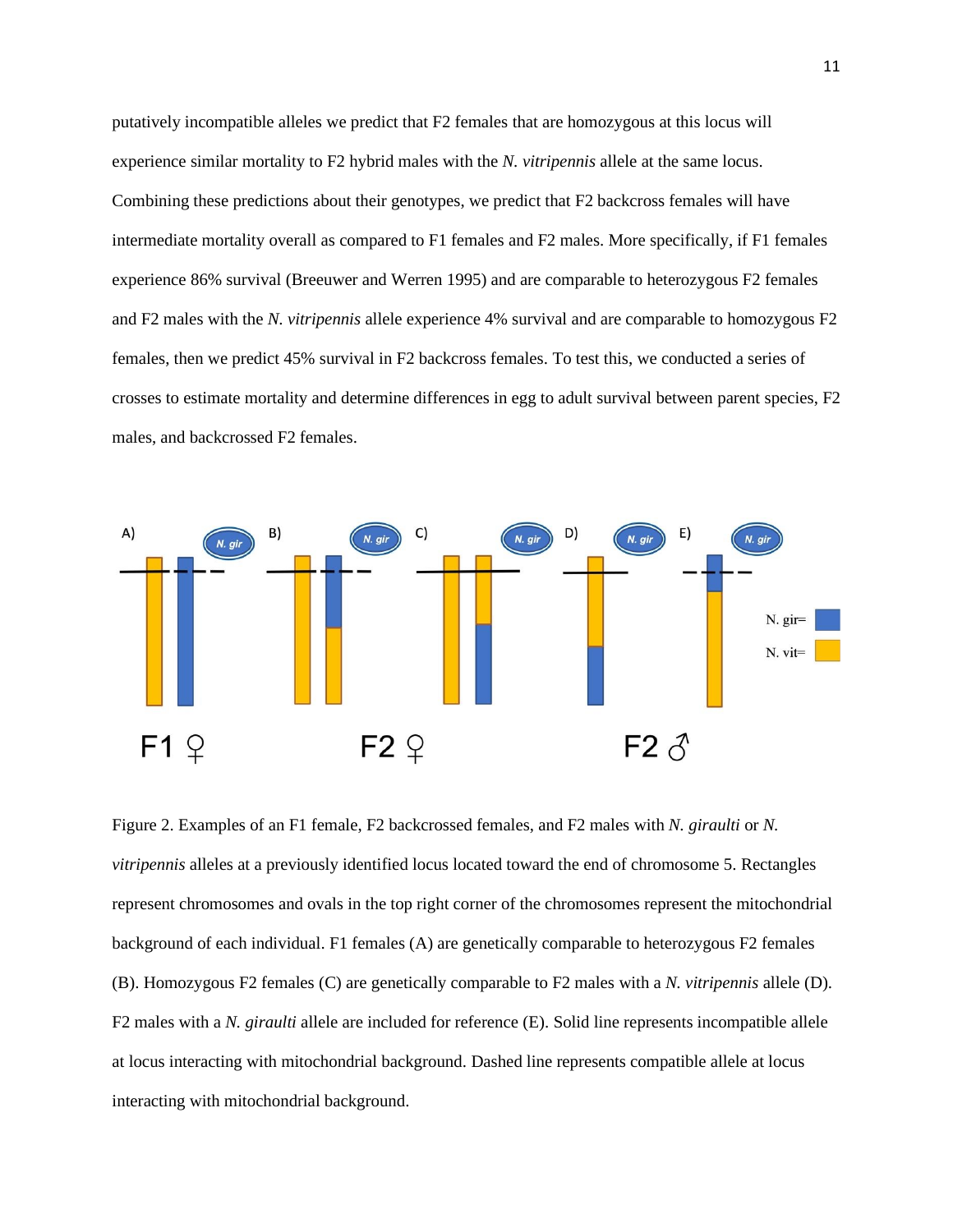#### CHAPTER 2

## METHODOLOGY

#### *Study organisms and stock maintenance*

Cured, isofemale strains for *N. vitripennis* and *N. giraulti* are AsymCX and RVCX2, respectively. *Nasonia* strains AsymCX and RV2X (U) were used for cross experiments. AsymCX is derived from the wild-type *N. vitripennis* strain LBii (LabII, Leiden, The Netherlands) and RV2X(U) is derived from the wild-type *N. giraulti* strain RV2 (Rochester, New York) (Breeuwer and Werren 1995)*.* Both strains came from isofemale lines cured of Wolbachia infection. All *Nasonia* were cultured on flesh fly pupae *(Sarcophaga bullata)* in an incubator set at 25 degrees Celsius with constant light. Stocks were housed in Drosophila vials and provided 20 hosts per hosting and rehosted every 15 to 16 days.

#### *F<sup>1</sup> Hybrid production*

Cross experiments were performed by collecting virgin female and male pupae of each species at day 12 of development to accurately determine sex. Wasps were housed individually in glass vials plugged with cotton until eclosion. Single pairs of males and females were added into glass vials. *N. vitripennis* males were paired with *N. giraulti* females to produce F1 diploid females with one *N. giraulti*  and one *N. vitripennis* chromosome and *N. giraulti* mitochondrial background (Figure 3). The pairs were given 48 hours to mate before providing the female with a feeder host to facilitate egg production. After 24 hours the feeder host was discarded and the female was provided two successive hosts, 24 hours apart. These hosts were collected and incubated for 12 days to collect female F1 hybrid pupae of each cross. F1 hybrid females were housed in glass vials and upon eclosion. F1 virgin females develop more slowly than the 14 to 15 day development period of either parent species.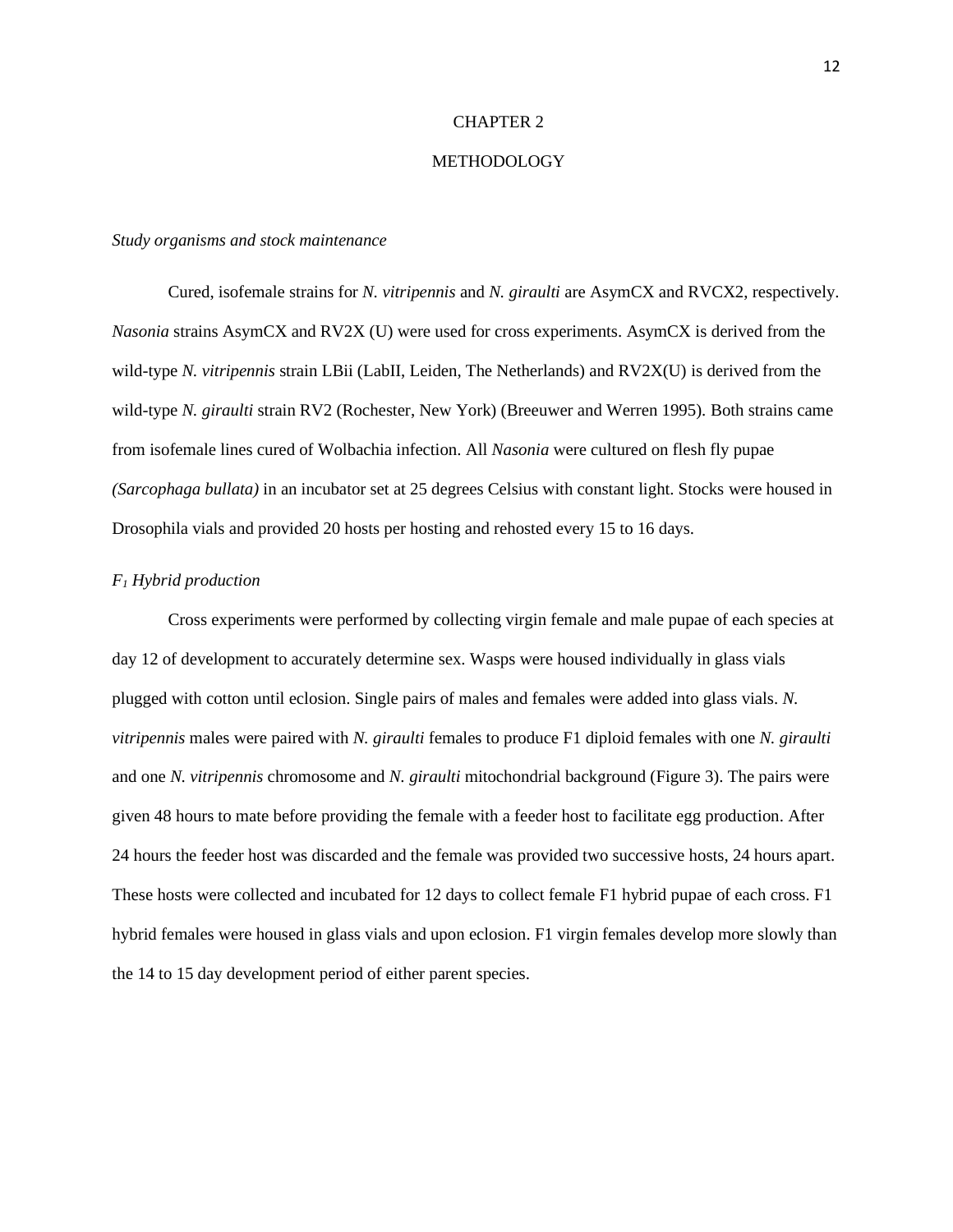#### *F2 Hybrid production*

To produce F2 progeny, F1 females were divided into two experimental groups: backcrossed  $(n=66)$  and unmated  $(n=78)$ . Half of the F1 females were left unmated to lay unfertilized eggs, producing F2 male offspring (n=115). The other half of the F1 females were backcrossed to an *N. vitripennis* male to lay fertilized eggs, producing F2 female offspring (n=318).



Figure 3. *N. vitripennis* males are crossed to *N. giraulti* females to produce F1 hybrid females. F1 hybrid females produced by this cross each have one *N. vitripennis* chromosome and one *N. giraulti*  chromosome, with a *N. giraulti* mitochondrial background. F1 hybrid females are split into one of two groups: unmated  $(n=78)$  or backcrossed  $(n=66)$ . Unmated F1 females lay unfertilized eggs that develop into haploid F2 males. Individual wasps are represented by a single (haploid males) or double (diploid females) chromosome image. F2 males are recombinant mosaics of both parents (n=115). Backcrossed F1 females lay fertilized eggs that develop into diploid F2 females (n=318). For each chromosomal pair in the F2 females, they have one completely *N. vitripennis* chromosome (inherited from their father) and one recombinant chromosome that is a combination of *N. vitripennis* and *N. giraulti* chromosomes (inherited from their mother). All hybrids in this study have *N. giraulti* mitochondrial backgrounds.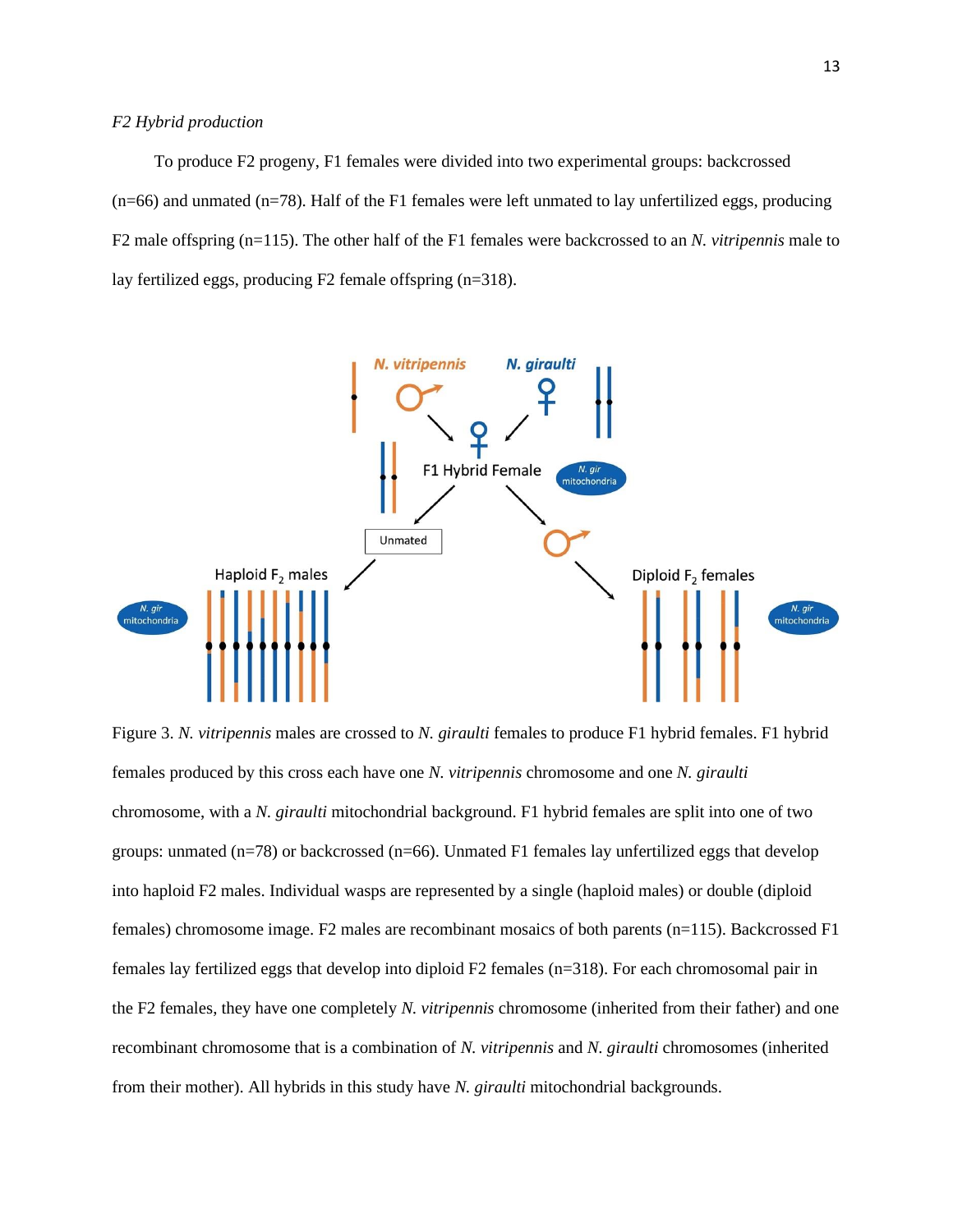## *Mortality Experiments*

To measure mortality, F1 female *Nasonia* (backcrossed and unmated) were housed individually in oviposition chambers (Figure 4). Individual housing for *Nasonia* females was designed to limit the females' access to the host to a single location. Fly pupae were inserted into the chamber headfirst in order to focus oviposition on one area, ensuring consistency in egg counts. Chambers were made by first inserting a cut 1000uL pipette tip into a second uncut pipette tip of the same volume. The first pipette was cut to allow a host to fit snugly in the bottom of the tip, allowing the female access to the host and providing a barrier to prevent the female from escaping. The bottom pipette tip was stuffed with enough cotton to seal the hole at the end of the pipette and provided the female a place to rest. In this experimental setup, a single host was inserted, head side down, into the first pipette and the top was sealed off with a cotton ball. Females were placed into the bottom of the second pipette, and the first pipette containing the host was placed into the second pipette, leaving about 3 cm of space for the female to spend her next 72 hours. In the first 24 hours, each female was given a single feeder host to facilitate egg production ensure she has enough energy to sting and parasitize her next two hosts. After 24 hours, the feeder host was removed and the female was then presented with her first experimental host to be collected and replaced with a second host at 48 hours, and the second experimental host is then collected at 72 hours (Figure 5).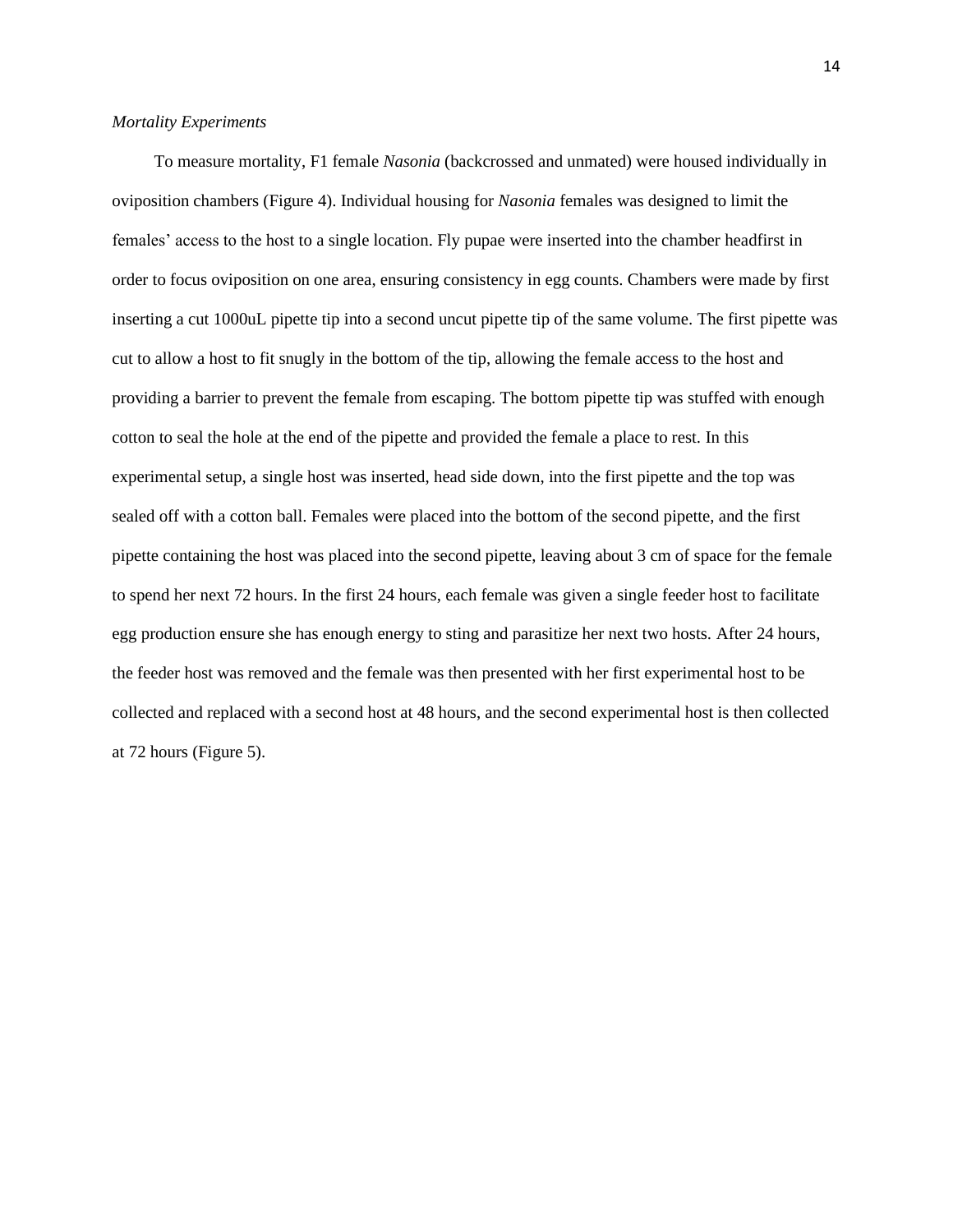

Figure 4. Structural design of individual female oviposition chambers. First pipette is trimmed at the tip to leave just enough room for female *Nasonia* to access a limited area of the host. Top of first pipette and bottom of second pipette is stuffed with cotton to prevent escape. First pipette is inserted into second pipette, creating a chamber for the female.

The experimental hosts for each female were assigned numbers and randomized into two groups of experimental data: egg number and adult number. Eggs were counted at 24 hours, the same day the host was collected. The head end of the host was perforated at 1/3 of the length of the host and the pupal casing was removed. Once the host is opened, eggs and large can't survive due to desiccation. This is a sacrificial technique that killed progeny that may have otherwise developed. The other half of the hosts were used for adult counts on day 18. Data noted on day 18 included sex and total number of eclosed, surviving adults. Egg production was assessed by comparing mean number of eggs across groups. Adult survival was assessed by comparing mean number of adults across groups. Mortality within each group was assessed by comparing mean egg production to the mean number of surviving adults within groups.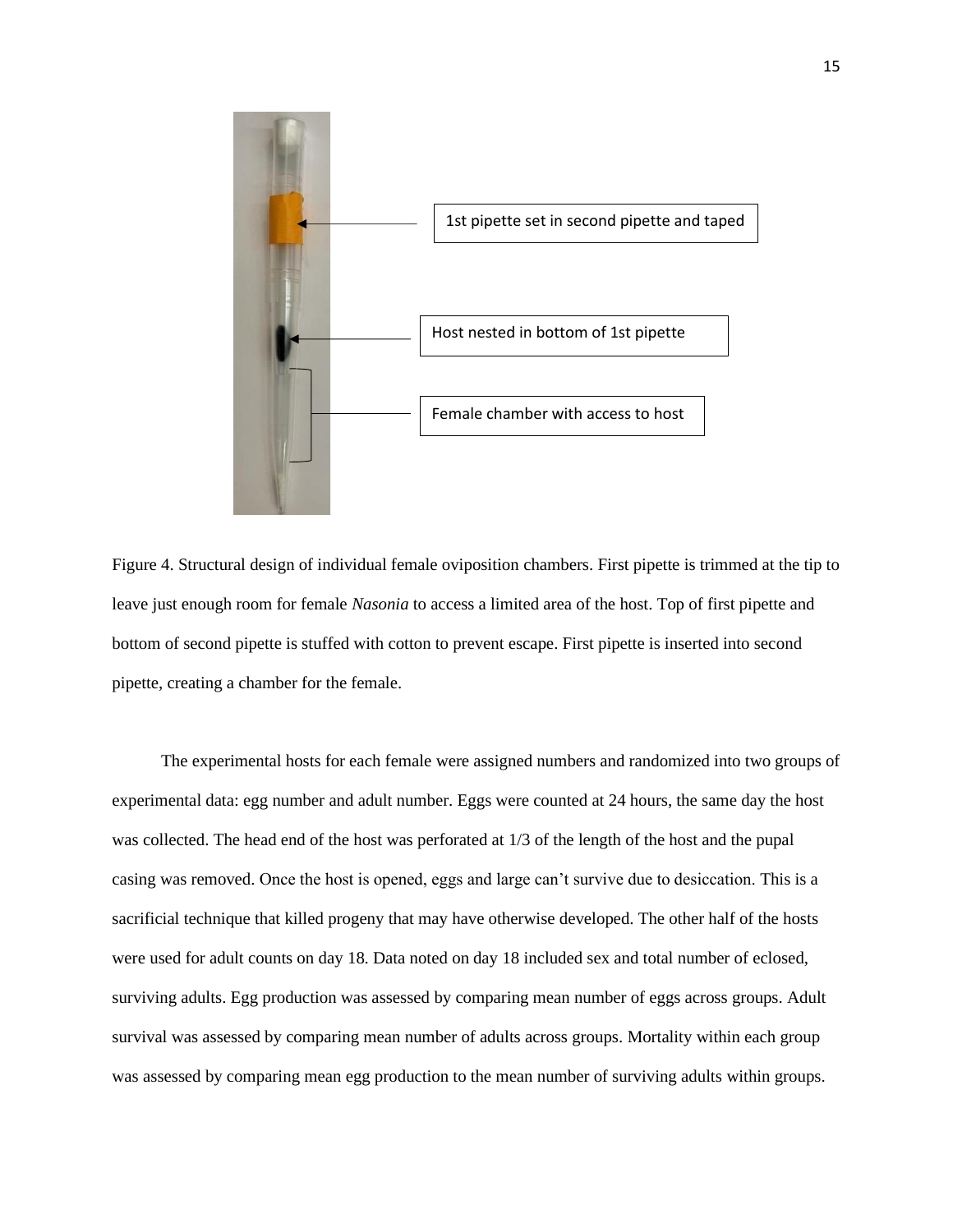Differences in mortality rate were assessed by comparing the differences in mean egg and adult numbers across groups.



Figure 5. Experimental design outlining mortality experiment methods. F1 females were backcrossed to produce F2 females or left unmated to produce F2 males. Females were housed individually in a pipette chamber. Feeder hosts were given for the first 24 hours, the first experimental host at 48 hours, and the second experimental host at 72 hours. Hosts were randomly assigned to count eggs at 24 hours or count surviving adults at 18 days.

#### *Statistical Methods*

Mated females will still lay some unfertilized eggs to ensure male production, so corrections were made for F2 backcross offspring using sex ratios based on the parent counts. Predicted number of male eggs were subtracted from F2 backcross egg totals to compare female eggs more directly to female adult counts. To analyze mortality data, we used a regression model including group (F2 female, F2 male, *N. vitripennis* parent species, or *N giraulti* parent species), stage (egg or adult), group by stage, and females nested within group as a random variable. We ran a regression and performed a Least Squared Means analysis to determine significance of effects within the model (Table 1). Differences in mean number of eggs, mean number of adults, egg to adult survival, and mortality rate were determined using Least Squared Means (LS Means) and Tukey's Honest Significant Difference test (Tukey HSD). All variables fit the assumptions of tests used in analyses. All statistical analyses were completed in JMP v. 16 (SAS Institute, Cary, USA).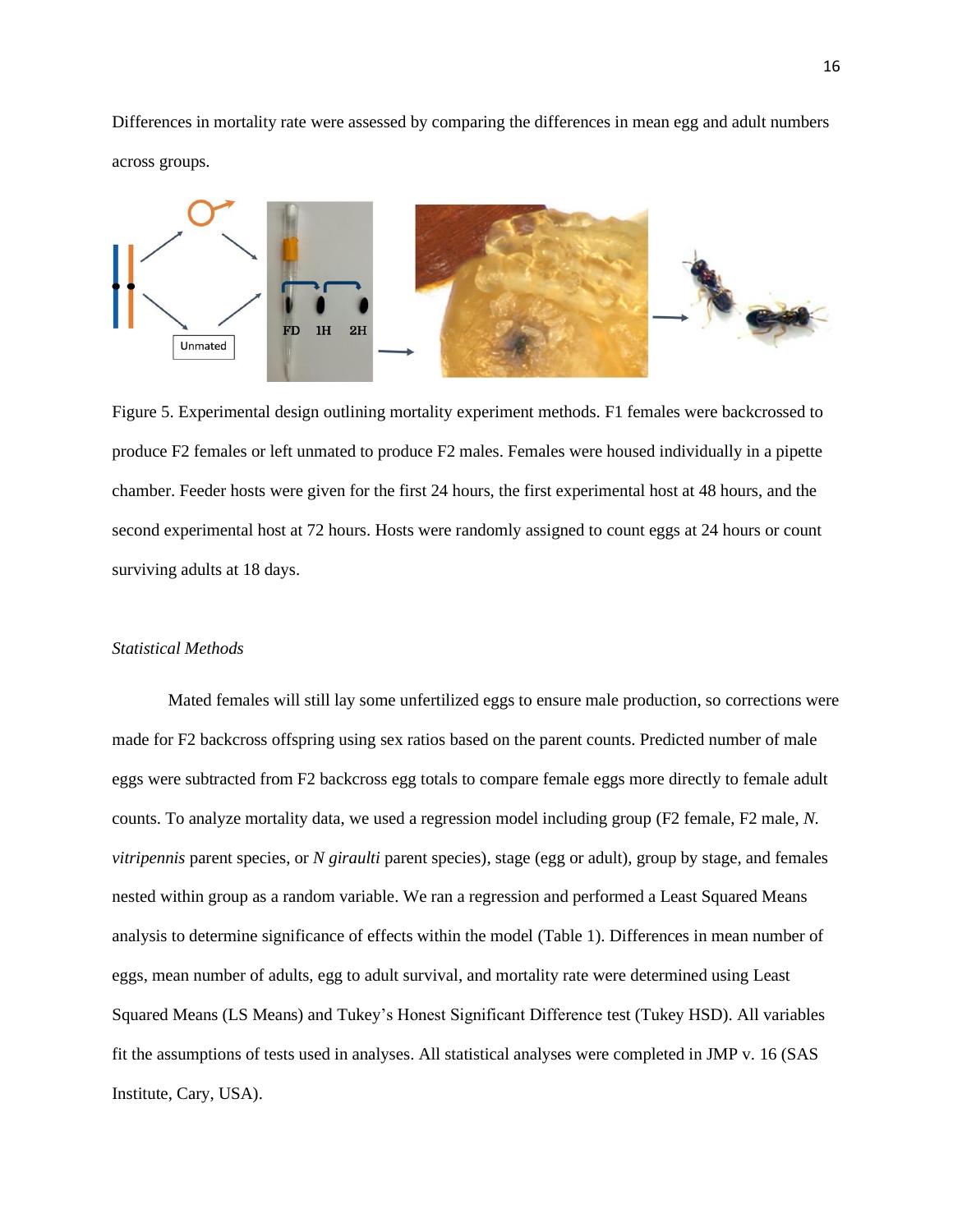#### CHAPTER 3

#### RESULTS

We found that there are significant effects coming from group (df= 3, F-ratio=  $98.2375$ , p< 0.0001), life stage, (df= 1, F-ratio= 159.8732,  $p$ < 0.0001) and the interaction of group by stage (df= 3, Fratio= 26.6134, p< 0.0001) (Table 1). There was no added effect of female nested within group as a random variable (df= 104, F-ratio=  $0.8867$ , p=  $0.7626$ ).

Parent species *N. giraulti* and *N. vitripennis* parents laid a similar number of eggs. There was no significant difference between mean egg counts of parents (Egg G & Egg V,  $p= 0.9969$ ). F1 hybrids laid fewer eggs than both parent species (Figure 6). *Nasonia giraulti* and *Nasonia vitripennis* mean egg numbers were significantly greater than F2 male mean egg numbers (Egg G  $\&$  Egg F2M, p=0.0002; Egg V & Egg F2M,  $p=0.0099$ ) and F2 female mean egg numbers (Egg G & Egg F2F,  $p=0.0005$ ; Egg V & Egg F2F, p=0.0152). Hybrids laid a similar number of eggs. There was no significant difference between F2 male and F2 female mean egg counts (Egg F2F & Egg F2M, p=1.000).

We provide multiple pair wise comparisons between groups and stages using Tukey's HSD (Table 2). F2 female adult numbers are slightly higher but not significantly different from F2 male adult numbers (Adult F2F & Adult F2M,  $p= 0.1365$ ) (Figure 7). Parent species experienced no significant mortality from egg to adult stage (Figure 8). Means of egg and adult numbers were similar in *N. giraulti* (Egg G & Adult G, p= 0.6551) and *N. vitripennis* (Egg V & Adult V, p= 0.8503). Hybrids suffered high mortality (Figure 8). There were significantly fewer adults than there were eggs in F2 females (Egg F2F & Adult F2F,  $p= 0.0001$  and F2 males (Egg F2M & Adult F2M,  $p= 0.0001$ ). F2 females and F2 males suffered similar mortality to one another, and less mortality than either parent species (Figure 8).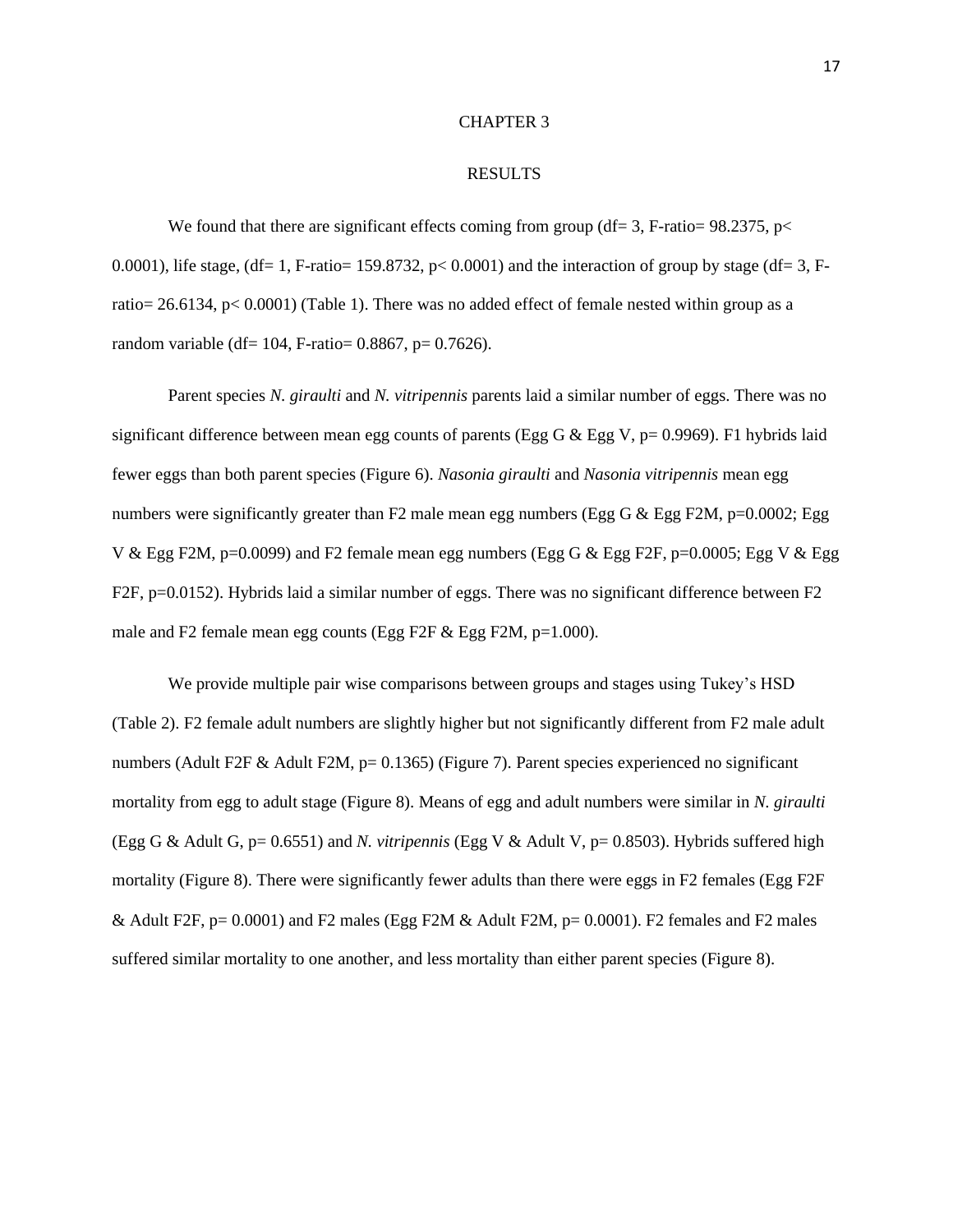Table 1. Results are from regression and LS Means analysis including group, stage, group by stage, and female nested in group as a random variable. Significance level set at p=0.05, indicated in bold and by asterisk.

| <b>Source</b>        | SS      | <b>MS Num</b> | DF  | <b>F</b> Ratio | <b>P-value</b> |
|----------------------|---------|---------------|-----|----------------|----------------|
| Group                | 11714.7 | 3904.91       |     | 98.2375        | $< 0.0001*$    |
| Stage                | 7026.42 | 7026.42       |     | 159.8732       | $< 0.0001*$    |
| Stage*Group          | 3772.67 | 1257.56       |     | 28.6134        | $< 0.0001*$    |
| Female[Group]&Random | 4053.13 | 38.9724       | 104 | 0.8867         | 0.7626         |

Figure 6. Means of egg numbers taken from four groups, including *N. giraulti* parents, *N. vitripennis*  parents, F2 females, and F2 males. Fewer hybrid eggs were laid than parent eggs. F2 female and F2 male means for egg number were similar to one another. Letters indicate significant differences between groups and stages from Tukey's HSD.

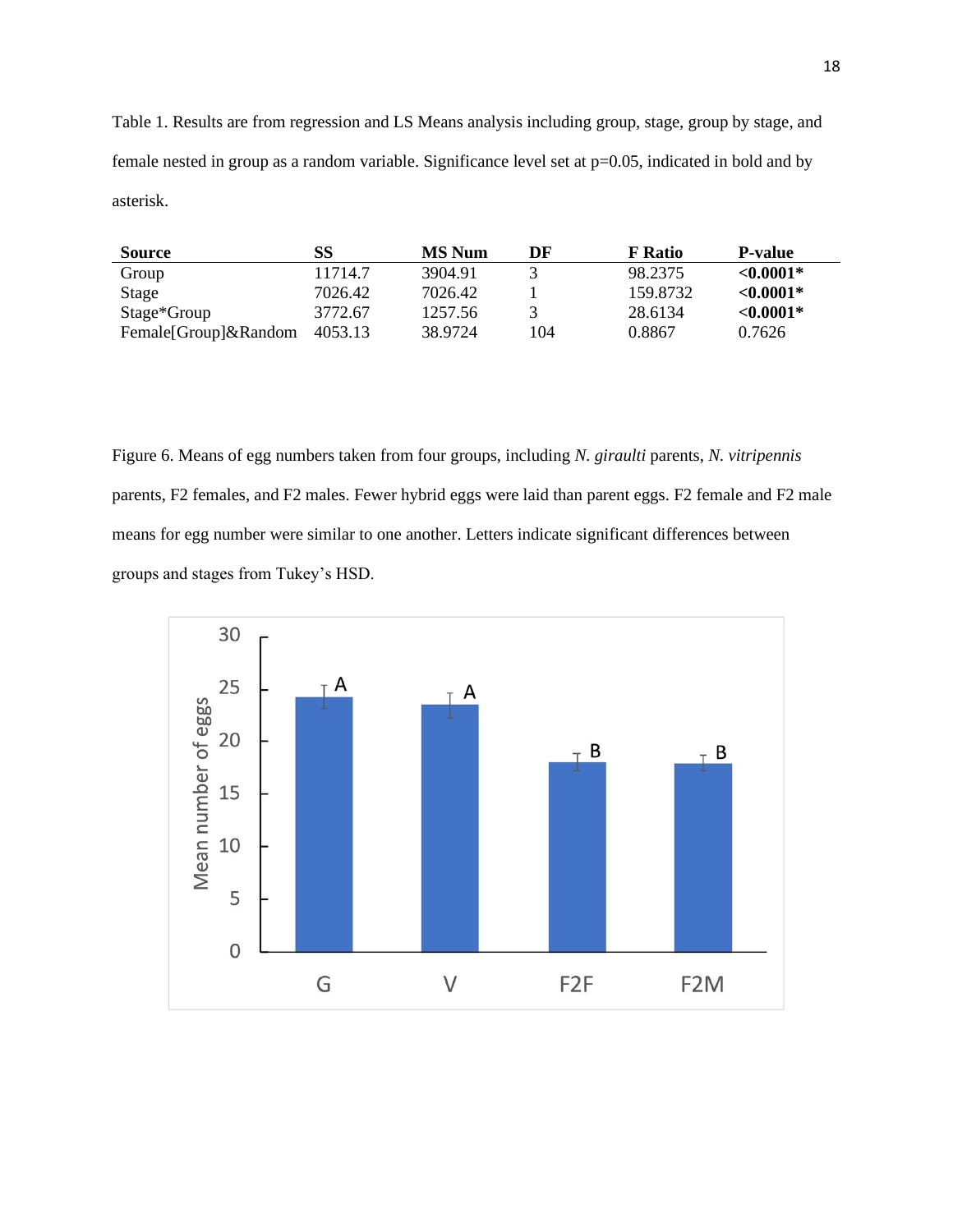Figure 7. Means of adult numbers taken from four groups, including *N. giraulti* parents, *N. vitripennis*  parents, F2 females, and F2 males. *N. giraulti* parents and *N. vitripennis* parents had similar means for adult numbers. F2 female and F2 male had similar means for adult numbers. Letters indicate significant differences between groups and stages from Tukey's HSD.

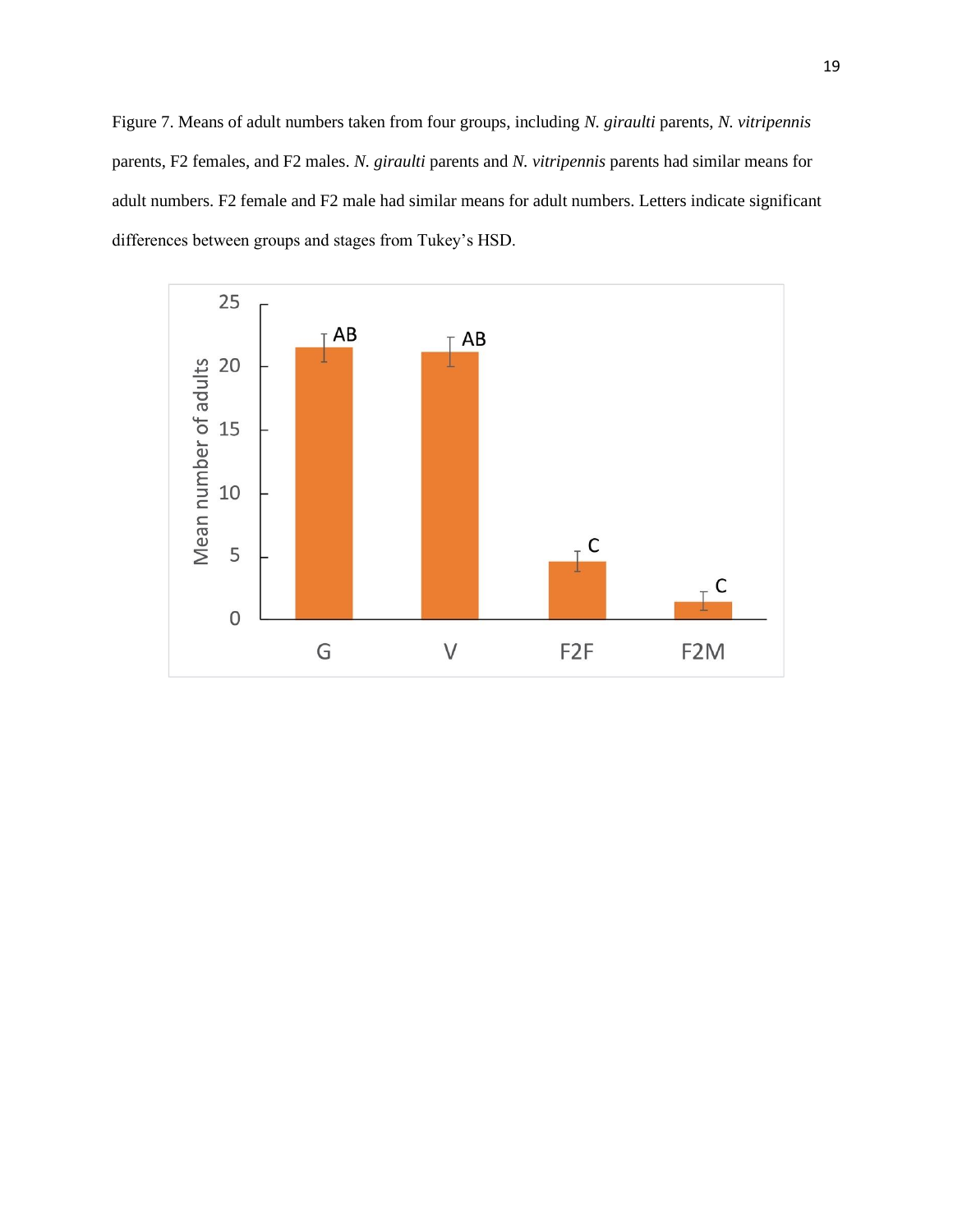Table 2. Results of Least Squared Means from multiple pair-wise comparisons between different stagegroup combinations using Tukey's HSD. V= *N. vitripennis*, G= *N. giraulti*, F2F= F2 female, and F2M= F2 male. Significance level set at  $p=0.05$ , indicated in bold and by asterisk.

| <b>Stage, Group</b>  | <b>Stage, Group</b> | <b>Difference</b> | <b>Std Err</b><br>Dif | <b>Lower CL</b> | <b>Upper CL</b> | p-Value   |
|----------------------|---------------------|-------------------|-----------------------|-----------------|-----------------|-----------|
| Egg, V               | Egg, G              | 1.17217           | 1.668349              | $-3.9193$       | 6.26362         | 0.9969    |
| Egg, V               | Adult, V            | 2.34375           | 1.657369              | $-2.7142$       | 7.40169         | 0.8503    |
| Egg, G               | Adult, G            | 2.77143           | 1.584748              | $-2.0649$       | 7.60775         | 0.6551    |
| Egg, G               | Egg, F2M            | 6.29991           | 1.397308              | 2.0356          | 10.56420        | $0.0002*$ |
| Egg, G               | Egg, F2F            | 6.23203           | 1.432081              | 1.8616          | 10.60244        | $0.0005*$ |
| Egg, V               | Egg, $F2M$          | 5.12774           | 1.438248              | 0.7385          | 9.51697         | $0.0099*$ |
| Egg, V               | Egg, F2F            | 5.05985           | 1.472054              | 0.5675          | 9.55225         | $0.0152*$ |
| Egg, F <sub>2F</sub> | Egg, F2M            | 0.06788           | 1.155865              | $-3.3596$       | 3.59534         | 1.0000    |
| Egg, F2F             | Adult, F2F          | 13.49674          | 1.154044              | 9.9748          | 17.01864        | $0.0001*$ |
| Egg, F2M             | Adult, F2M          | 16.51282          | 1.061566              | 13.2731         | 19.75250        | $0.0001*$ |
| Adult, F2F           | Adult, F2M          | 3.08396           | 1.155865              | $-0.4435$       | 6.61142         | 0.1365    |

Figure 8. Results of the Least Squares Means plot for egg and adult counts of parents and hybrids. Parent egg and adult count means are not significantly different. Hybrid adult count means are significantly lower than egg count means, indicating significant mortality. F2 female adult count means are slightly higher but not significantly different from F2 male adult means.

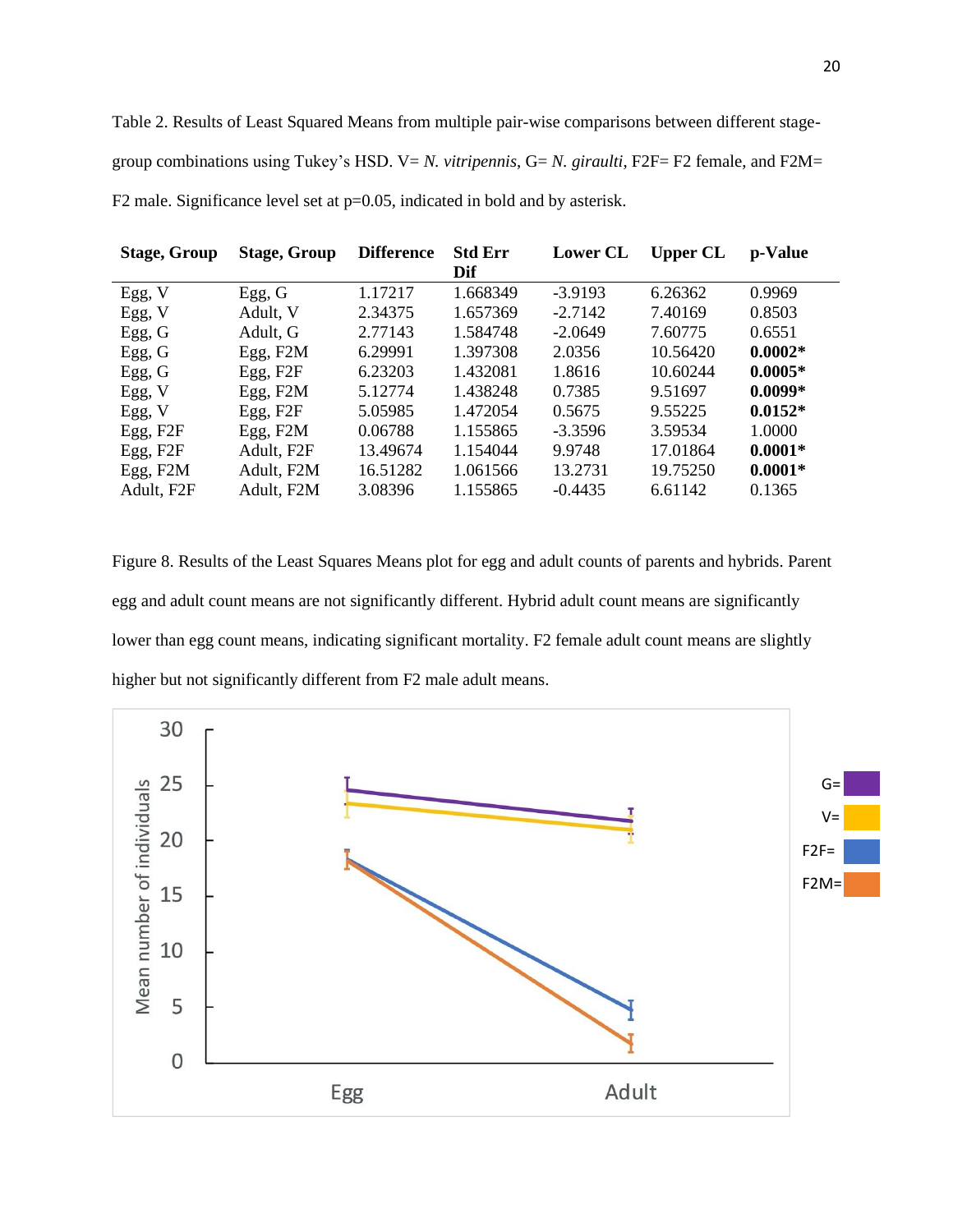#### CHAPTER 4

#### DISCUSSION

I found that F1 hybrids laid significantly fewer eggs than both parent species (Figure 6). There were no significant differences in number of eggs laid within hybrids and within parents. Although F2 female adult means were slightly higher than F2 male adult means, they did not differ significantly (Figure 7). I found that F2 hybrids suffered greater mortality than both parent species (Figure 8). Egg to adult mortality was similar between F2 males and F2 females. I initially predicted that F2 backcross females would have intermediate mortality as compared to F1 females and F2 males. F1 females and F2 heterozygous backcrossed females each have one *N. vitripennis* allele, and one *N. giraulti* at the mortality locus as well as a *N. giraulti* mitochondrial background. I expected these individuals to be most similar to one another as they are both diploid and have one compatible and one incompatible allele interacting with their mitochondrial backgrounds. However, F2 backcrossed females survive much less than previously expected and suffer similar mortality to F2 males. I initially predicted that 45% of F2 backcross females survive, but instead I found that only 25.5% of F2 backcross females survive. The increased survival that I see in F1 females is likely due to them being heterozygous at every locus, whereas these F2 females are heterozygous at only a fraction of their loci.

Mortality in F2 females likely involves incompatible interactions at additional loci. There are two reasons to expect this. First, based on the principle of Mendelian inheritance of a gene with two alleles, if only a single allele at single locus influences mortality, it can only affect 50% of the individuals in the population resulting in a maximum of 50% mortality. The 74.5% mortality that we see in F2 hybrid females exceeds this 50% mortality and therefore indicates more than one incompatible locus. Second, previous research has shown that other loci can contribute to mortality in F2 hybrid males (Niehuis et al. 2008). Specifically for this direction of the backcross, there is a locus on chromosome 4 that can account for up to 32% of mortality in F2 hybrid males with *N. giraulti* mitochondrial background. Our findings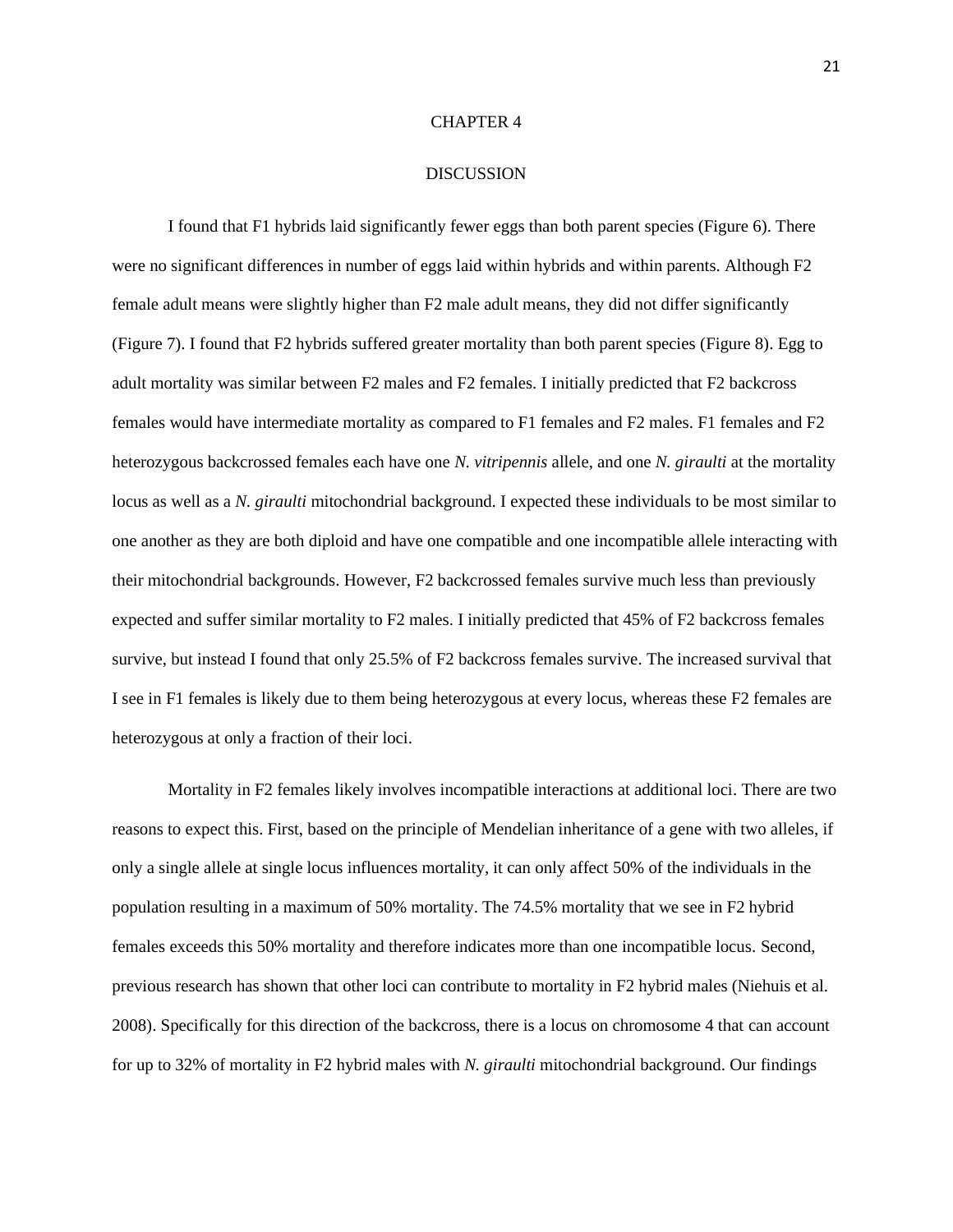therefore indicate that there must be other interactions on the recombinant F2 backcrossed chromosomes contributing to mortality in hybrid females.

While multiple loci may explain the increased mortality that we observe in F2 hybrid females, the specific contributions of these two genotypes (heterozygous and homozygous) to mortality are still unknown. I suggest testing genotypes of F2 backcross female offspring in order to determine survival of each allele at the mortality locus on chromosome 5 (methods found in Appendix A). By comparing mortality rates of F2 female genotypes to those found in F1 females and F2 males, we can determine if these genotypes contribute to mortality differentially across hybrid types. Heterozygous genotype mortality can be compared to overall F1 mortality and homozygous genotype mortality can be compared to mortality of F2 males with the *N. vitripennis* allele at this locus.

Our data supports Breeuwer and Werren (1995) finding that egg yield doesn't seem to be related to females being mated or unmated. However, our results differ slightly from those of Breeuwer and Werren (1995) in that *N. vitripennis* parent species laid more eggs in their study, but I didn't see a difference in eggs laid in the parent species in my study. Previously, it was found that F1 hybrids laid eggs similar in number to *N. giraulti* but significantly fewer than *N. vitripennis* (Breeuwer and Werren 1995). F1 females produced fewer hybrid females than parent species produced nonhybrid females. In this previous study, egg counts were pooled between different females to obtain a mean of egg counts for each genotype of parent species or hybrid females. Egg production was not noted for every set of experiments under the assumption that females of the same genotype lay the same number of eggs whether mated or unmated. Our study presents unique data in that all of our egg and adult counts came from the same female. Although the above study was operating off of assumptions born out of their previous projects, there is value in a having a data set that doesn't rely on such assumptions. Additionally, their estimated survival of backcross F2 females is derived from a single datum and therefore cannot be tested statistically. While this doesn't undermine the validity of their findings, it does indicate the need of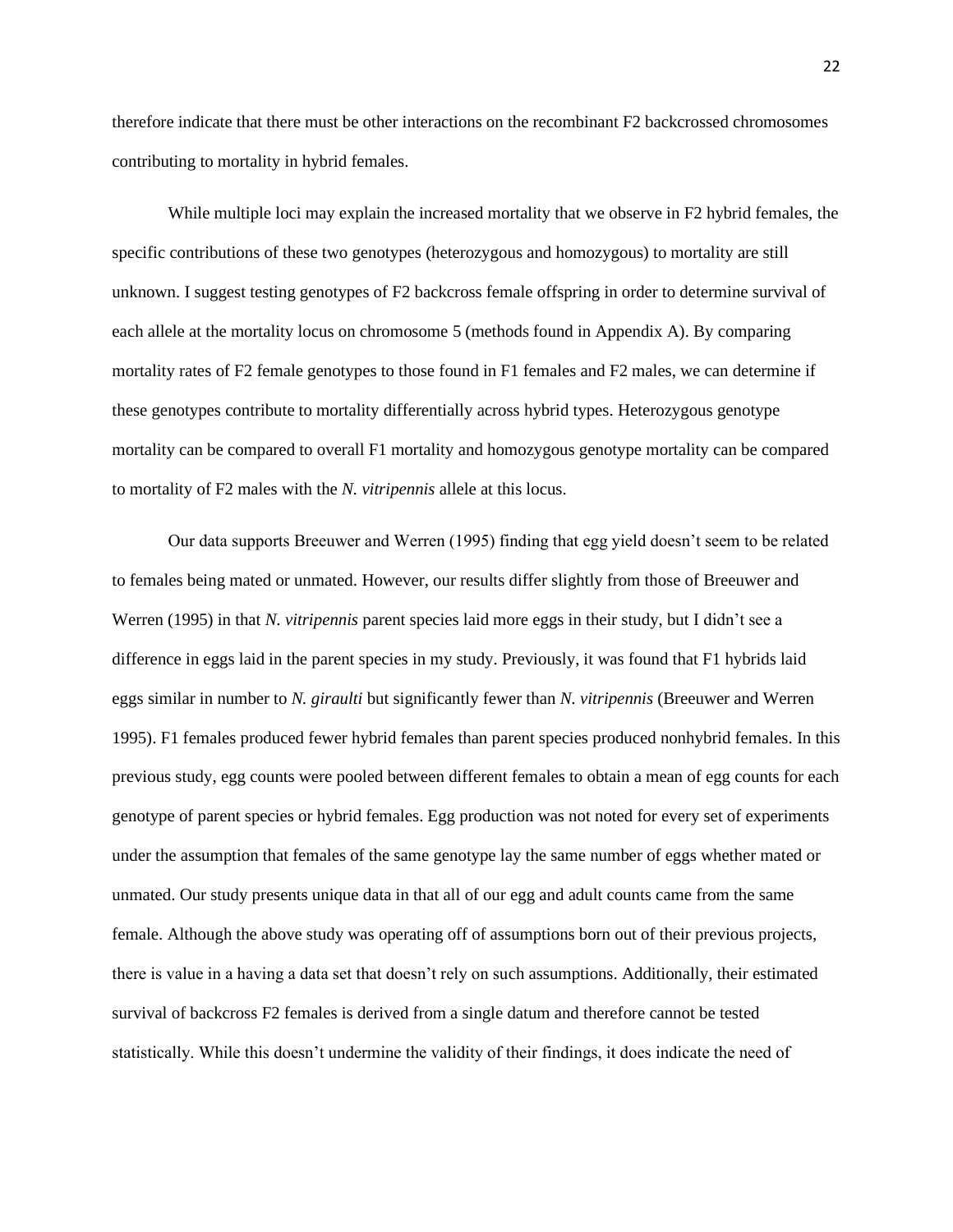measuring those important variables such as egg count per female, which is novel to our study and could account for their differences.

More recent findings continue to support that *Nasonia* have other noteworthy crosses in which hybrid breakdown results in mortality. F2 hybrid males produced by crosses of *N. vitripennis* males and *N. longicornis* females, as well as the reciprocal cross, suffer significant mortality as compared to parent species (Koevoets et al. 2012). F2 heterozygous males with a *N. longicornis* mitochondrial background experience slightly higher mortality than F2 heterozygous males with a *N. vitripennis* mitochondrial background. However*, Nasonia* is not the only system in which hybridization results in mortality. Early studies of *Drosophila* crosses resulted in the discovery that many hybrid combinations were lethal or resulted in the sterility of males and females (Sturtevant 1920). When *D. sechellia* males are crossed to *D. simulans* females, fertile females and sterile males are produced. Although the reciprocal cross can be done, it results in very few, weak hybrids that do not survive well (Lachaise et al. 1986). Additionally, Hadorn (1961) found that inviable female hybrids produced by *D. simulans* females and *D. melanogaster* males, died in the embryonic stage and in the reciprocal cross, inviable males died at the larval stage. Some species of fish also suffer mortality as a result of hybrid breakdown. F2 dwarf and normal whitefish backcross hybrids experience a rate of embryonic mortality that is 5.3 to 6.5 times higher than that of the parent species and F1 hybrids (Rogers and Bernatchez 2006).

While mortality is the most extreme way that hybrid breakdown can impact an organism, there are many other examples of how F2 hybrids can suffer. Hybrid breakdown can contribute to decreased viability, increases in development time, loss of fecundity, and metabolic deficits. For example, F2 hybrids of African haplochromine cichlids showed decreased viability as compared to parent species and F1 hybrids (Stelkens et al. 2015). F2 hybrids exhibited a 43% reduction in fitness as compared to parent species and a 21% reduction in fitness as compared to F1 hybrids. In copepods, F2 progeny produced from crosses of genetically differentiated populations of *Tigriopus californicus* showed increased developmental times as compared to F1 hybrids and parent species (Burton 1990). Edmands (1999)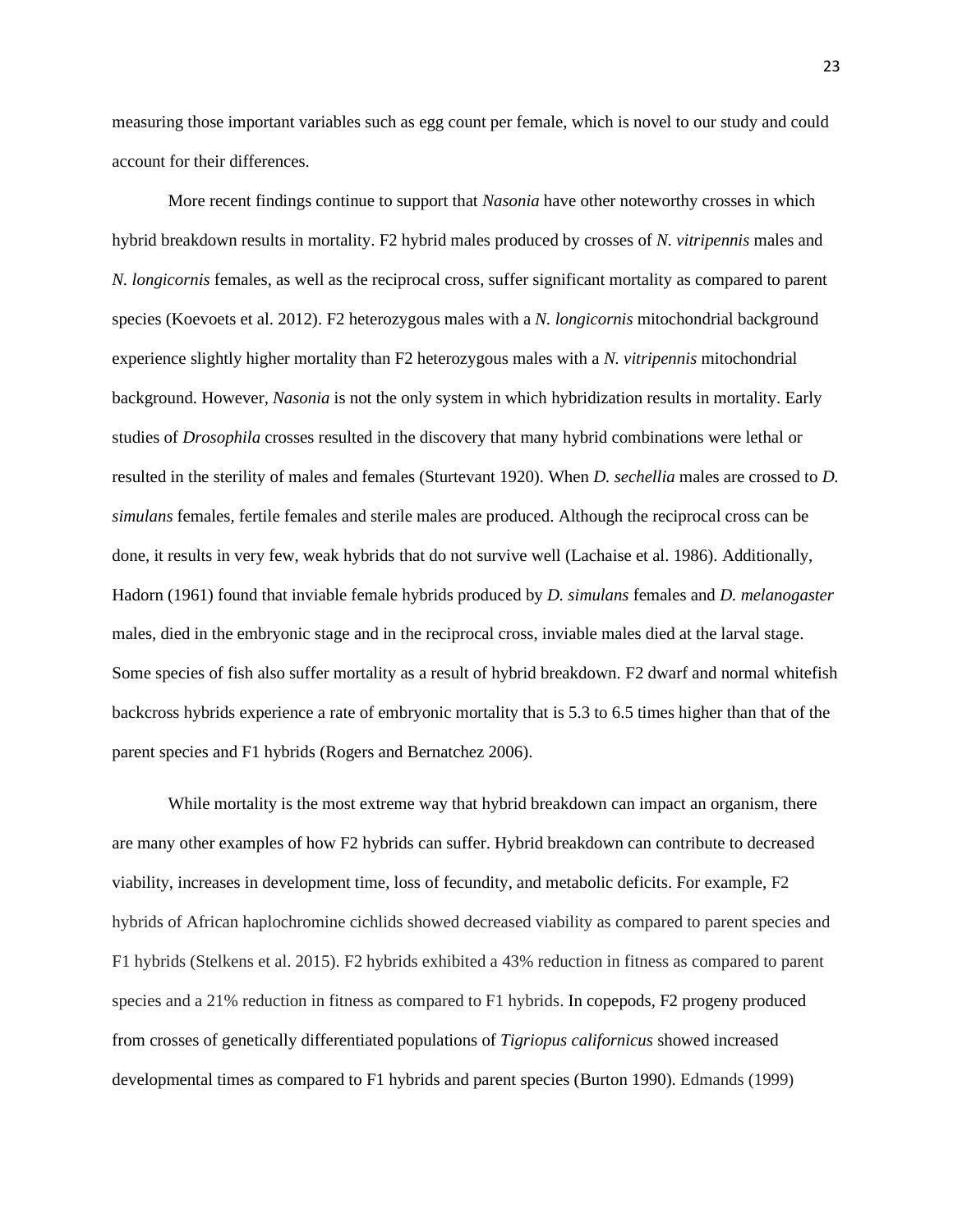studied outbreeding depression, otherwise known as hybrid breakdown, in crosses of intertidal copepods. For all three fitness components of hatching number, survivorship number, and metamorphosis number, F2 hybrids showed significant declines in fitness as genetic and geographic distance increased.

Although the effects of hybrid breakdown were evident in various model organisms, the possible mechanisms responsible for these deficits required further study. Studies across multiple organisms suggest evidence for cytonuclear incompatibility that disrupts regular mitochondrial functions, to which the degree of disruption positively correlates with an increase in divergence time (Rand et al. 2004). Metabolic studies were conducted within interspecific hybrids of *Drosophila* fruit flies (Sackton et al. 2003) as well as *Tigriopus californicus* copepods (Ellison & Burton 2006) to study the mechanics of the subunits making up the five complexes of the electron transport chain (ETC). These studies have been able to gauge these incompatibilities through measuring oxygen consumption of isolated mitochondria and running enzyme assays to test the efficacy of each complex in the ETC. Most recently, the insect genus *Nasonia* is emerging as an effective model to study hybrid mortality and mitochondrial physiology (Ellison & Burton, 2006; Ellison et al., 2008).

Interactions between divergent mitochondrial and nuclear genomes in hybrids can cause significant dysfunction and even prevent an organism from fully developing. One such pathway reliant on the close cooperation between these genomes is the OXPHOS (Oxidative Phosphorylation) pathway responsible for ATP production to fuel cellular processes. OXPHOS pathway contains 13 protein coding genes encoded by the mitochondrial genome that interact with approximately 70 other nuclear encoded genes to facilitate electron transport and the production of ATP (Rand et al. 2004). Four of five protein complexes in the OXPHOS pathway operate through direct interactions between nuclear and mitochondrial genomes, with one complex containing proteins encoded solely by the nuclear genome.

In the OXPHOS pathway in *Nasonia*, complex enzyme activity and ATP production was reduced in F2 hybrid males of *N. vitripennis* and *N. giraulti (*Ellison et al. 2008). While individuals with *N. giraulti* mitochondria are widely studied due to their high levels of mortality (Gibson et al. 2013) crosses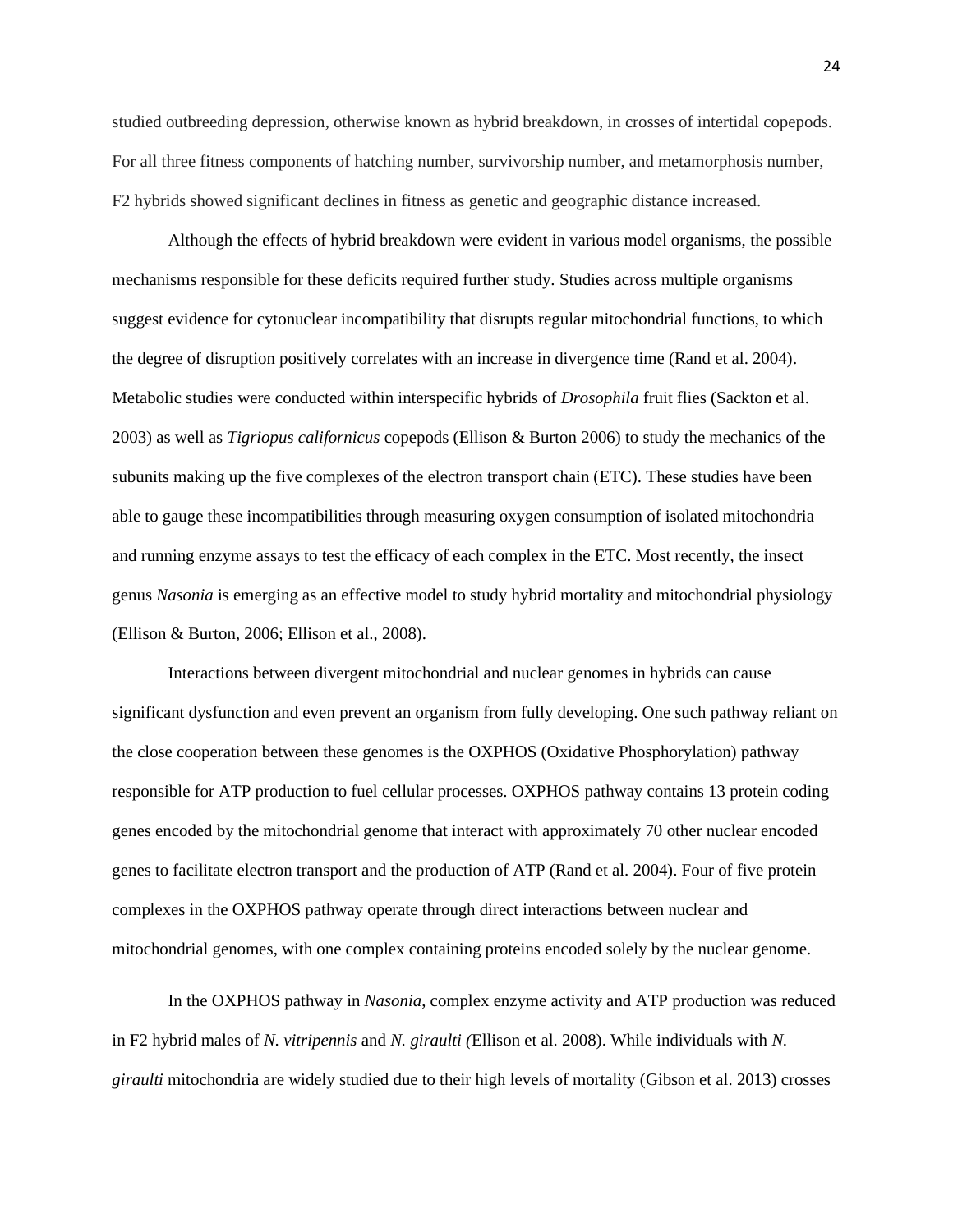with *N. vitripennis* mitochondria are also a topic of interest (Neihuis 2008; Koevoets et al. 2012). Hybrids of both mitochondrial backgrounds have reduced Complex I activity relative to the parent strains, but do not differ significantly from each other. *N. giraulti* cytoplasm hybrids have lower overall ATP production and lower Complex III activity, but *N. vitripennis* cytoplasm hybrids have lower Complex IV activity (Ellison et al. 2008). Additionally, preliminary metabolic testing of mitochondrial oxygen consumption, (Gibson dissertation 2013; pg. 62) showed that F1 females with *N. giraulti* mitochondrial background had a reduced capacity to utilize oxygen in their mitochondria relative to the parent species, but the sample size was too small to statistically test it.

F2 backcross females could provide a better opportunity to study those individuals with incompatible alleles in greater numbers. If heterozygous and homozygous F2 females survive at a greater rate than F2 males with an *N. vitripennis* or *N, giraulti* allele, then F2 backcross females could be a viable option to study F2 progeny at the cellular level. While we don't know the allelic survival, if we see some differences between F2 male and F2 female survival, then we might be able to get more homozygous females than hemizygous males with the *N. vitripennis* allele at the mortality locus. Additionally, females have larger body size than males which would contribute more overall tissue to run complex efficacy tests (Whiting 1967). Physiological assays were previously run with groups of 40 F2 males per sample rather than individuals, which requires a minimum amount of tissue to be successful (Ellison et al. 2008). If F2 females have more tissue than F2 males, then assays could require fewer individuals per sample, allowing for a greater sample size with the same number of individuals. In future studies, we could measure the complex activity and ATP production of F2 backcross females to compare to F2 males (methods found in Appendix B).

This project explores the impacts of incompatible interactions between mitochondrial and nuclear DNA in hybrids of *Nasonia vitripennis* and *Nasonia giraulti.* Studying hybrids in *Nasonia* allow us a unique look into the process of speciation through observing the effects of incomplete reproductive isolation. In this study, I found that F1 hybrids laid significantly fewer eggs and there were no significant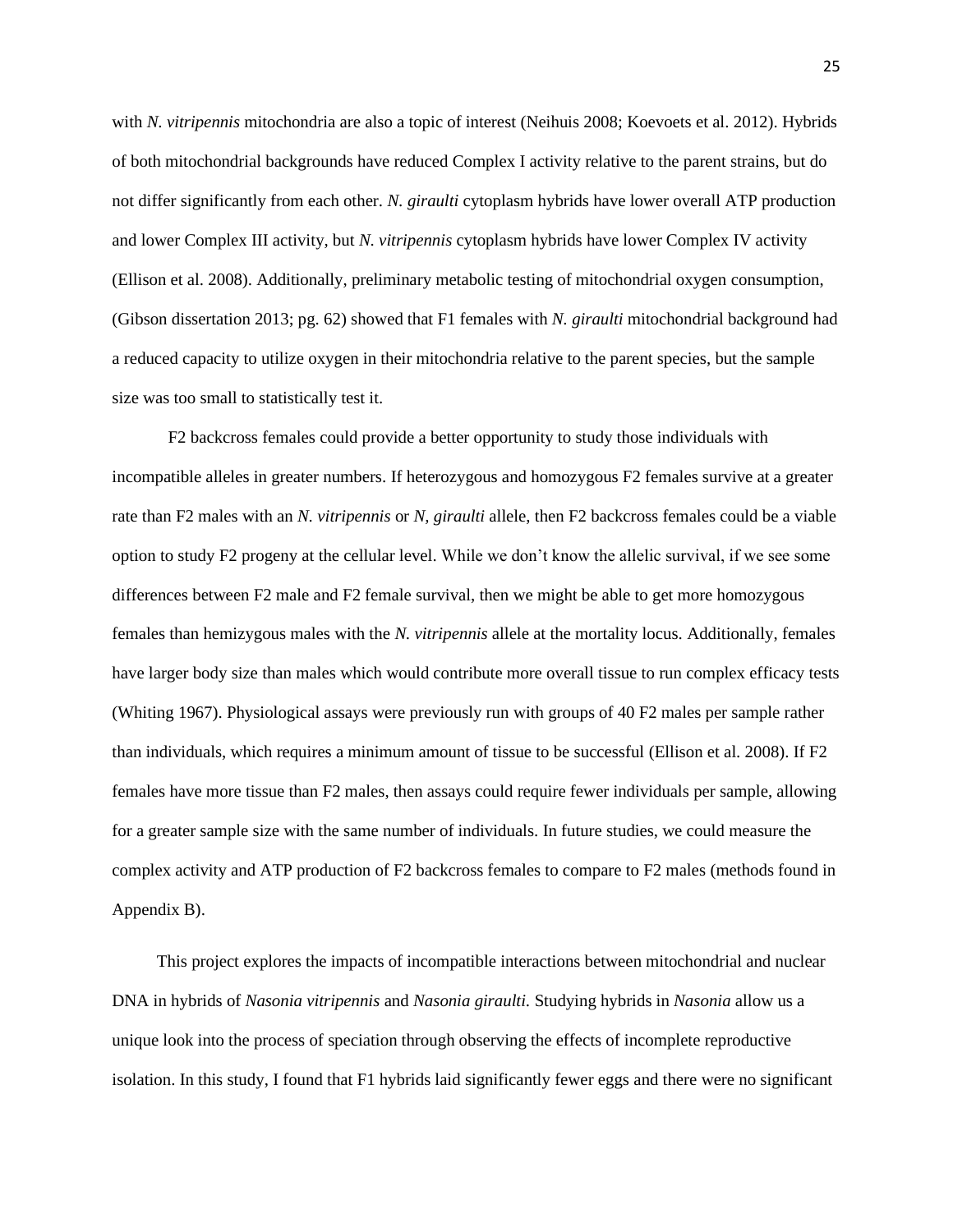differences in number of eggs laid within hybrids and within parents. F2 female adult means were slightly higher than F2 male adult means, but they did not differ significantly. F2 hybrids suffered greater mortality than both parent species and egg to adult mortality was similar between F2 males and F2 females. Our data supports the findings of Breeuwer and Werren (1995) that state that egg yield doesn't seem to be related to females being mated or unmated. However, our results differ slightly from those of Breeuwer and Werren (1995) in that *N. vitripennis* parent species laid more eggs in their study, likely due to the nature of our unique data in that all of our egg and adult counts came from the same female. From the initial prediction that 45% of F2 backcross females would survive, I found that only 25.5% of these F2 backcross females survive. Incompatible interactions on multiple loci could explain the increased mortality that we observe in F2 hybrid females and we can determine survival of each allele at the mortality locus on chromosome 5 by testing genotypes of F2 backcross female offspring, By comparing mortality rates of F2 female genotypes to those found in F1 females and F2 males, we can determine if these genotypes contribute to mortality differentially across hybrid types. Additionally, if heterozygous and homozygous F2 females survive at a greater rate than F2 males with an *N. vitripennis* or *N, giraulti* allele, then F2 backcross females could provide a better opportunity to study those individuals with incompatible alleles at the cellular level. Looking to future studies, we could measure the complex activity and ATP production of F2 backcross females and learn how they compare to F2 males to further shed light onto how incompatible interactions effect hybrids on a cellular level.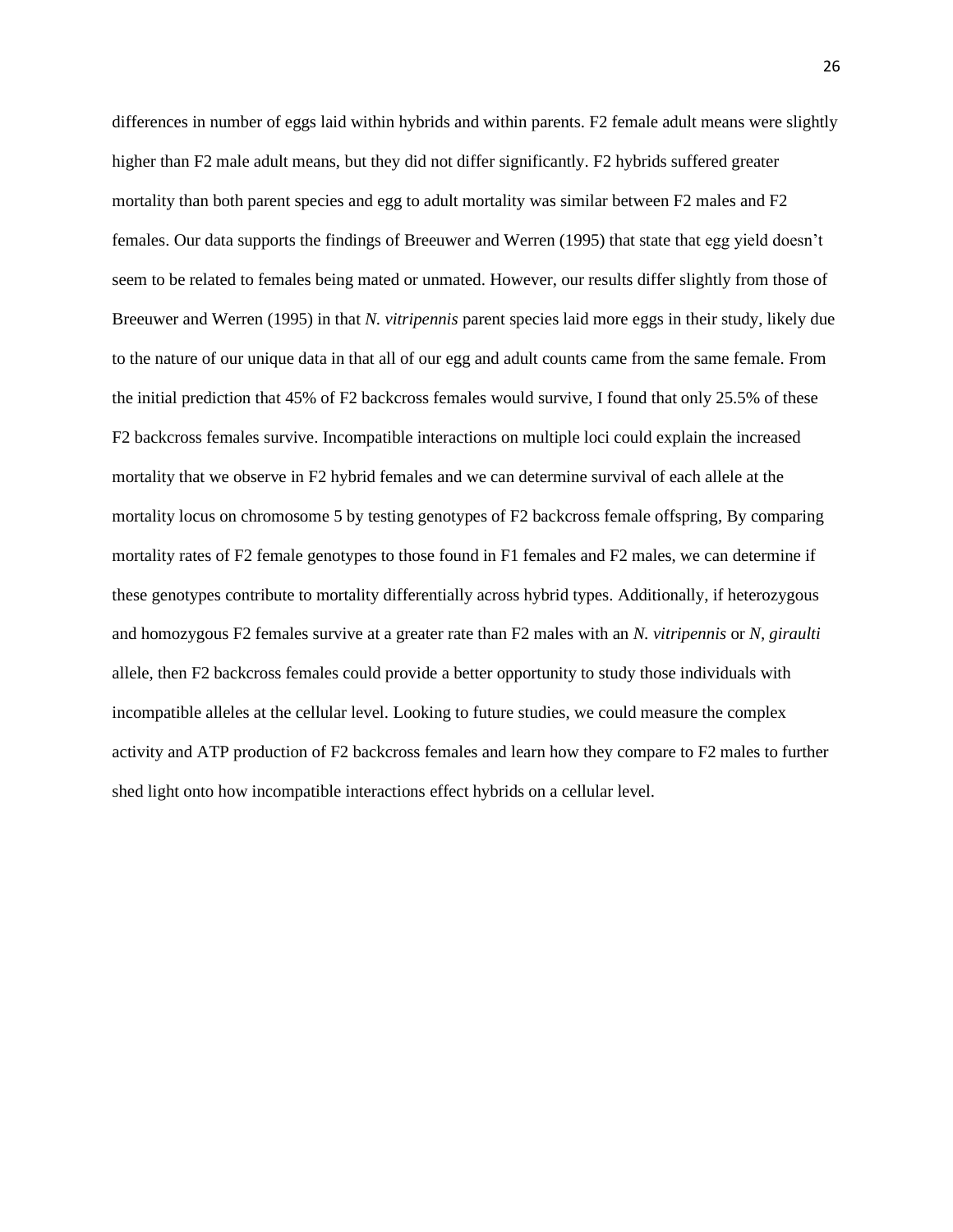#### REFERENCES

Bateson, W. 1909. Heredity and variation in modern lights. A. C. Seward (Ed.), Darwin and Modern Science: pp. 85-101. Cambridge: Cambridge University Press.

Bordenstein, S. R., O'Hara, F. P., & Werren, J. H. 2001. Wolbachia-induced incompatibility precedes other hybrid incompatibilities in Nasonia. *Nature,* 409(6821), 707–710.

Breeuwer, J. A. J., and J. H. Werren. 1995. Hybrid breakdown between two haplodiploid species—the role of nuclear and cytoplasmic genes. *Evolution* 49:705–717.

Burton, R. S. 1990. Hybrid breakdown in developmental time in the copepod *Tigriopus californicus*. *Evolution*, *44*(7), 1814–1822.

Coyne, J. A., & Orr, H. A. 2004. Speciation. Sunderland, Mass: Sinauer Associates.

Dobzhansky, T. 1937. Genetics and the Origin of Species. New York, NY: Columbia University Press.

East E. M. 1936. Heterosis. *Genetics*, 21:375-397.

Edmands, S. 1999. Heterosis and outbreeding depression in interpopulation crosses spanning a wide range of divergence. *Evolution*, *53*(6), 1757–1768.

Ellison C.K., Niehuis O., Gadau J. 2008. Hybrid breakdown and mitochondrial dysfunction in hybrids of Nasonia parasitoid wasps. *Journal of Evolutionary Biology* 21: 1844-1851.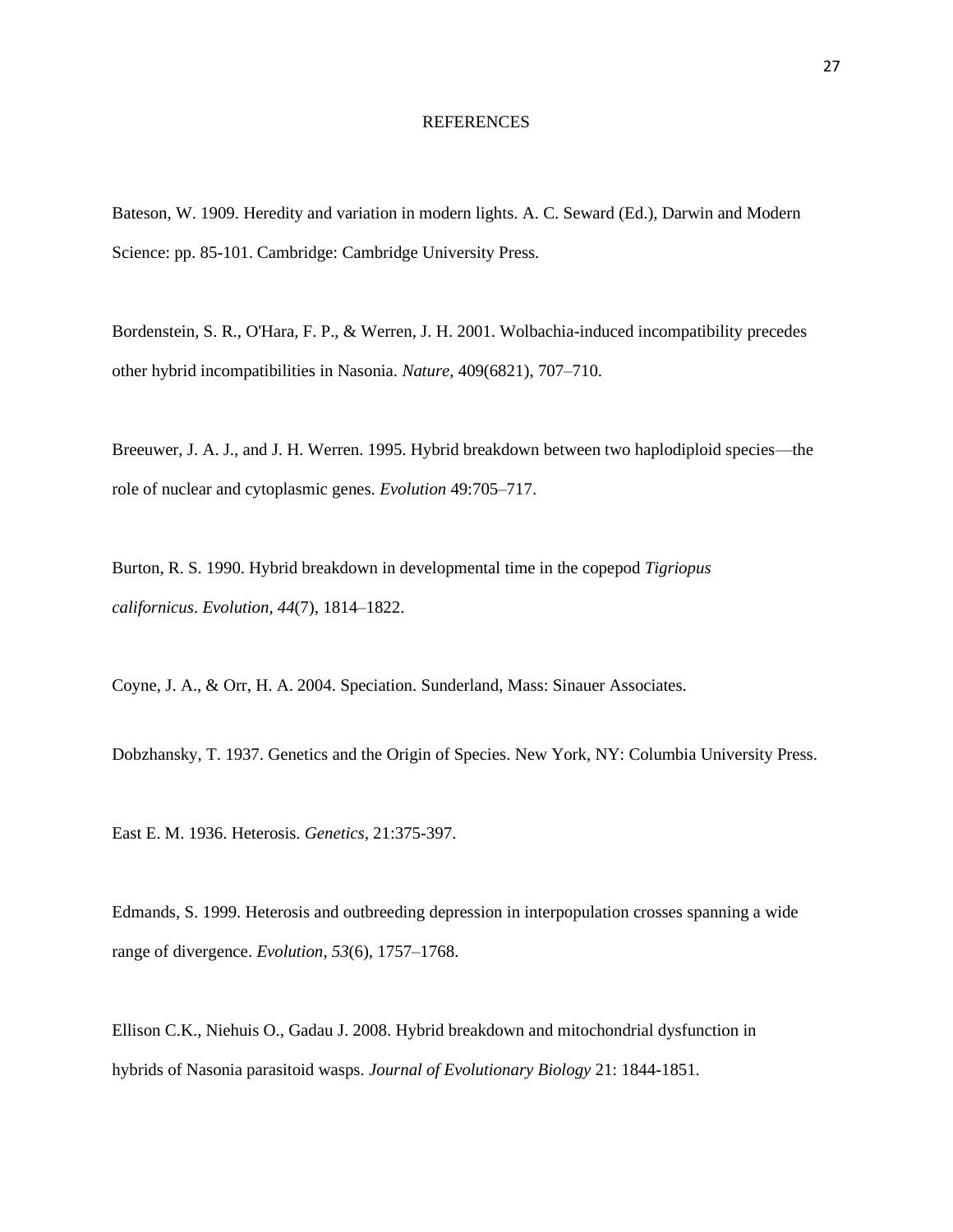Ellison, C.K. and R.S. Burton. 2006. Disruption of mitochondrial function in interpopulation hybrids in Tigriopus californicus. *Evolution* 60(7): 1382-1391.

Gibson, J.D. 2013. The Genetics of Speciation in the Parasitoid Wasp, Nasonia. Doctoral dissertation, Arizona State University, Tempe. ProQuest Dissertations Publishing.

Gibson J.D.\*, Niehuis O.\*, Peirson B., Cash E.I., Gadau J. 2013. Genetic and developmental basis of F2 hybrid breakdown in Nasonia parasitoid wasps. *Evolution* 67: 2124-2132

Gibson J.D., Niehuis O., Verrelli B.C., Gadau J. 2010. Contrasting patterns of selective constraints in nuclear-encoded genes of the oxidative phosphorylation pathway in holometabolous insects and their possible role in hybrid breakdown in Nasonia. *Heredity* 104: 310-317.

Hadorn, E. 1961. Zur Autonomie und Phasenspezifitat der Letalitat von Bastarden zwischen *Drosophila melanogaster* und *D. simulans. Rev. Suisse Zool.* (68): 197- 207.

Koevoets, T., Niehuis, O., Van De Zande, L., Beukeboom, LW. 2012. Hybrid incompatibilities in the parasitic wasp genus Nasonia: negative effects of hemizygosity and the indentification of transmission ratio distortion loci. *Heredity* 108: 302-311.

Lachaise, D., David, JR., Lemeunier, F., Tsacas, L. 1986. The reproductive relationships of *Drosophila sechellia* with *D. mauritiana, D. simulans,* and *D. melanogaster* from the Afrotropical region. *Evolution* 40: 262-271.

Mayr, Ernst. 1942. Systematics and the origin of species from the viewpoint of a zoologist. New York: Columbia University Press.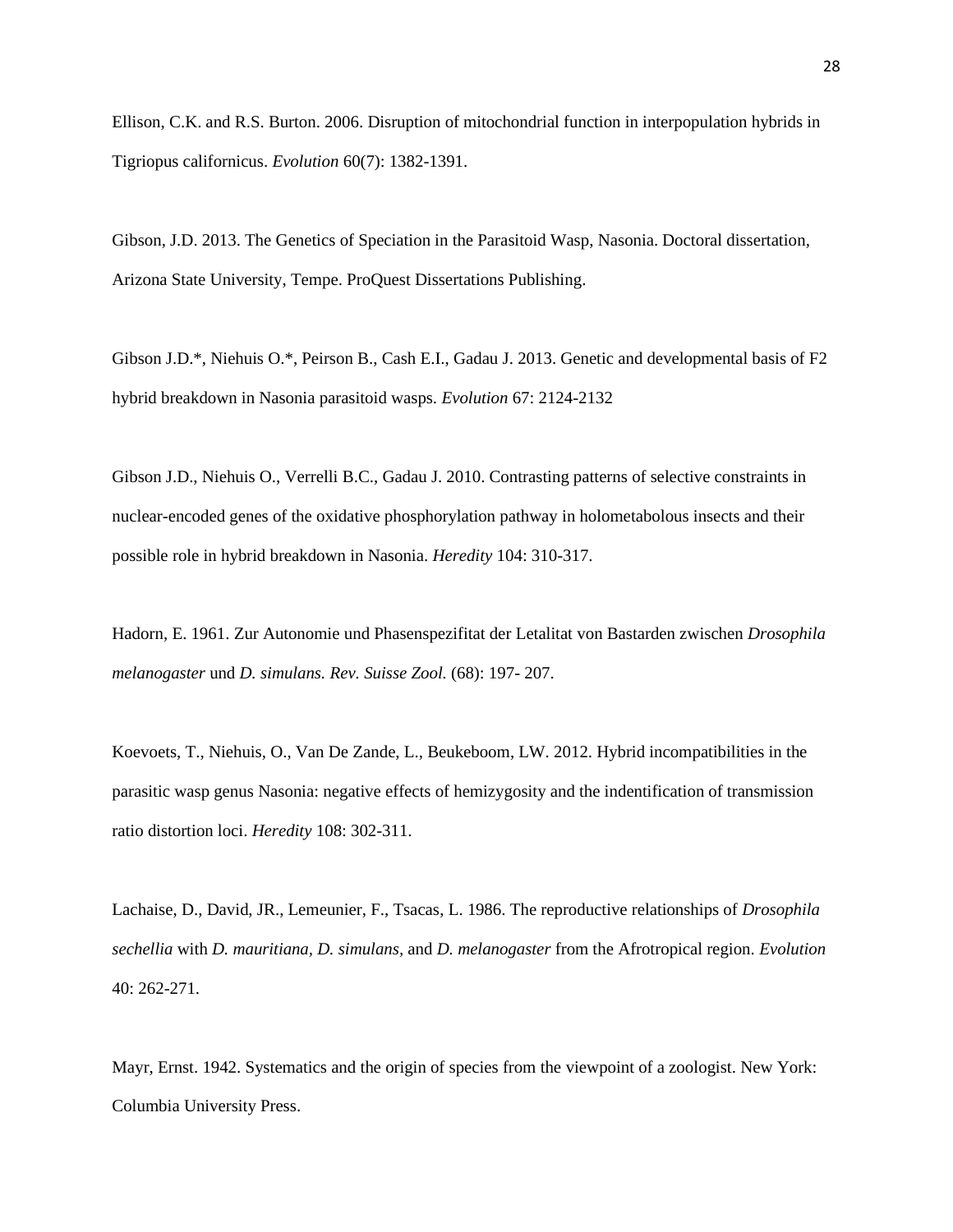Muller, H. J. 1942. Isolating mechanisms, speciation, and temperature. *Biol. Symp*., Vol 6, 71-125.

Niehuis, O., Gibson, J. D., Rosenberg, M. S., Pannebakker, B. A., Koevoets, T., Judson, A. K., . . . Gadau, J. 2010. Recombination and Its Impact on the Genome of the Haplodiploid Parasitoid Wasp Nasonia. *PLoS ONE*, 5(1).

Niehuis O., Judson A.K., Gadau J. 2008. Cytonuclear genic incompatibilities cause increased mortality in male F2 hybrids of Nasonia giraulti and N. vitripennis. *Genetics* 178: 413-423.

Niehuis, Oliver, A. K. Judson, J. H. Werren, W. B. Hunter, P. M. Dang, S. E. Dowd, B. Grillenberger, L. W. Beukeboom, J. Gadau. 2007. Species-Diagnostic Single-Nucleotide Polymorphism and Sequence-Tagged Site Markers for the Parasitic Wasp Genus *Nasonia* (Hymenoptera: Pteromalidae), *Journal of Economic Entomology*, Volume 100, Issue 4, pp. 1033–1036.

Oliveira D.C., Raychoudhury R., Lavrov D.V., Werren JH. 2008. Rapidly evolving mitochondrial genome and directional selection in mitochondrial genes in the parasitic wasp Nasonia (Hymenoptera: Pteromalidae). *Molecular Biology and Evolution*. Oct; 25(10): 2167-80.

Orr, H. A. and M. Turelli. 2001. The evolution of psyzygotic isolation: accumulating Dobzhansky-Muller Incompatibilities. *Evolution*, 55(6): 1085-1094.

Rand D.M., Haney R.A., Fry A.J. 2004. Cytonuclear coevolution: the genomics of cooperation. *Trends in Ecology & Evolution* 19: 645-653.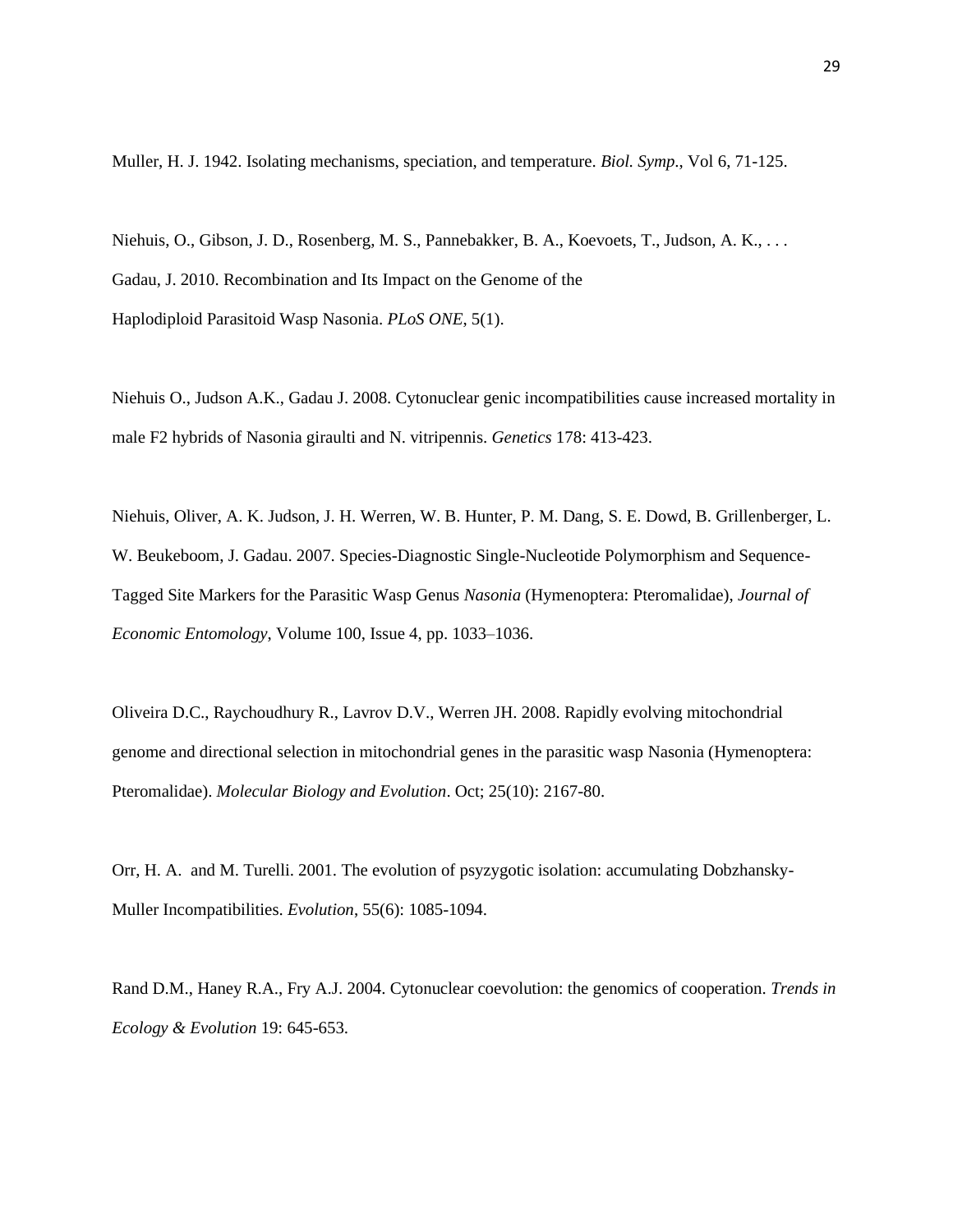Rawson, P. D., & Burton, R. S. 2002. Functional coadaptation between cytochrome c and cytochrome c oxidase within allopatric populations of a marine copepod. *Proceedings of the National Academy of Sciences*, 99(20), 12955-12958.

Rogers, S. M., Bernatchez, L. 2006. The genetic basis of intrinsic and extrinsic post-zygotic reproductive isolation jointly promoting speciation in the lake whitefish species complex (*Coregonus clupeaformis*). *Journal of Evolutionary Biology*: Vol 19, Issue 6, pp. 1979-1994.

Sackton, T.B., Haney, R.A. & Rand, D.M. 2003. Cytonuclear coadaptation in Drosophila: disruption of cytochrome c oxidase activity in backcross genotypes. *Evolution* 57: 2315–2325.

Salvioli, S., Ardizzoni, A.,, Franceschi, C., Cossarizza, A. 1997. JC-1, but not DiOC6(3) or rhodamine 123, is a reliable fluorescent probe to assess  $\Delta \Psi$  changes in intact cells: implications for studies on mitochondrial functionality during apoptosis, *FEBS Letters*, Vol 411, Issue 1, 77- 82.

Stelkens RB, Schmid C, Seehausen O. 2015. Hybrid Breakdown in Cichlid Fish. PLoS ONE 10(5): e0127207.

Sturtevant., H., 1920**.** Genetic studies on *Drosophila simulans.* Introduction. Hybrids with *Drosophila melanogaster. Genetics* 5: 488-500.

Trounce, I., Wallace, D.C. 1996. Production of transmitochondrial mouse cell lines by cybrid rescue of rhodamine-6G pre-treated L-cells. *Somat Cell Mol Genet* (22**),** 81–85.

Werren JH, Richards S, Desjardins CA, et al. The Nasonia Genome Working Group. 2010. Functional and evolutionary insights from the genomes of three parasitoid Nasonia species. *Science*. 327(5963): 343- 348.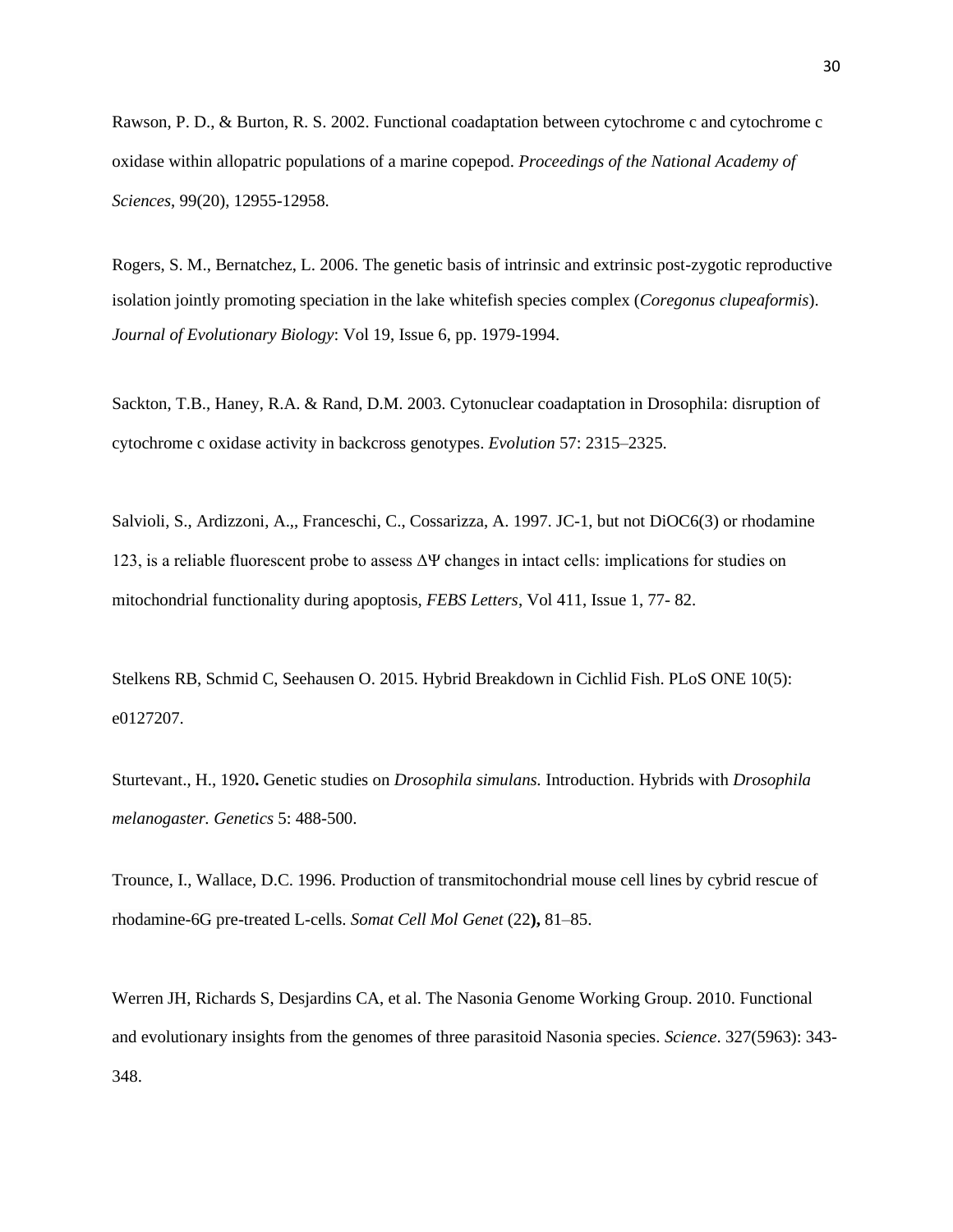#### APPENDIX A

## GENOTYPING PROTOCOL

This protocol contains the methods to genotype *Nasonia vitripennis* and *Nasonia giraulti* in the Gibson lab at Georgia Southern University. There are three distinct steps: DNA extraction, PCR reactions, and gel imaging. DNA extractions can be done on *Nasonia* that have been previously frozen away. Freeze

*Nasonia* as soon as possible after collection to avoid DNA degradation.

## *DNA Extraction*

Extracted DNA from adult wasps and wasp eggs by using a Chelex protocol (Niehuis et al 2007). Individually homogenize wasps or eggs in a 1.5-ml centrifuge tube with plastic pestles fit to the tubes in 100 microliters of 5% Chelex suspension in TE buffer, pH 8.0. Add 1 microliter of proteinase K (5 mg/ml) to the centrifuge tube and incubate samples for 1 hour at 57 degrees Celsius and then for 5 minutes at 95 degrees Celsius. Lastly, centrifuge samples for 10 minutes at max speed and transferred the supernatant was into a sterile centrifuge tube. Quantity of DNA will then measured on a Biotek Synergy H1 Plate Reader.

#### *Nasonia PCR Reaction*

Species specific, length polymorphic identifying microsatellite markers were selected and will be amplified using polymerase chain reaction (PCR). The marker with the best band resolution and imaging potential was selected from Gibson et al. 2013. The marker to be used is Scaf14\_13553, located on chromosome 5, associated with hybrid mortality. The *N.vitripennis* allele appears at 193 BP and the *N.giraulti* allele at 219 BP. This marker was selected because bands differed by 26 nucleotides and were easily discernable on standard agarose gel.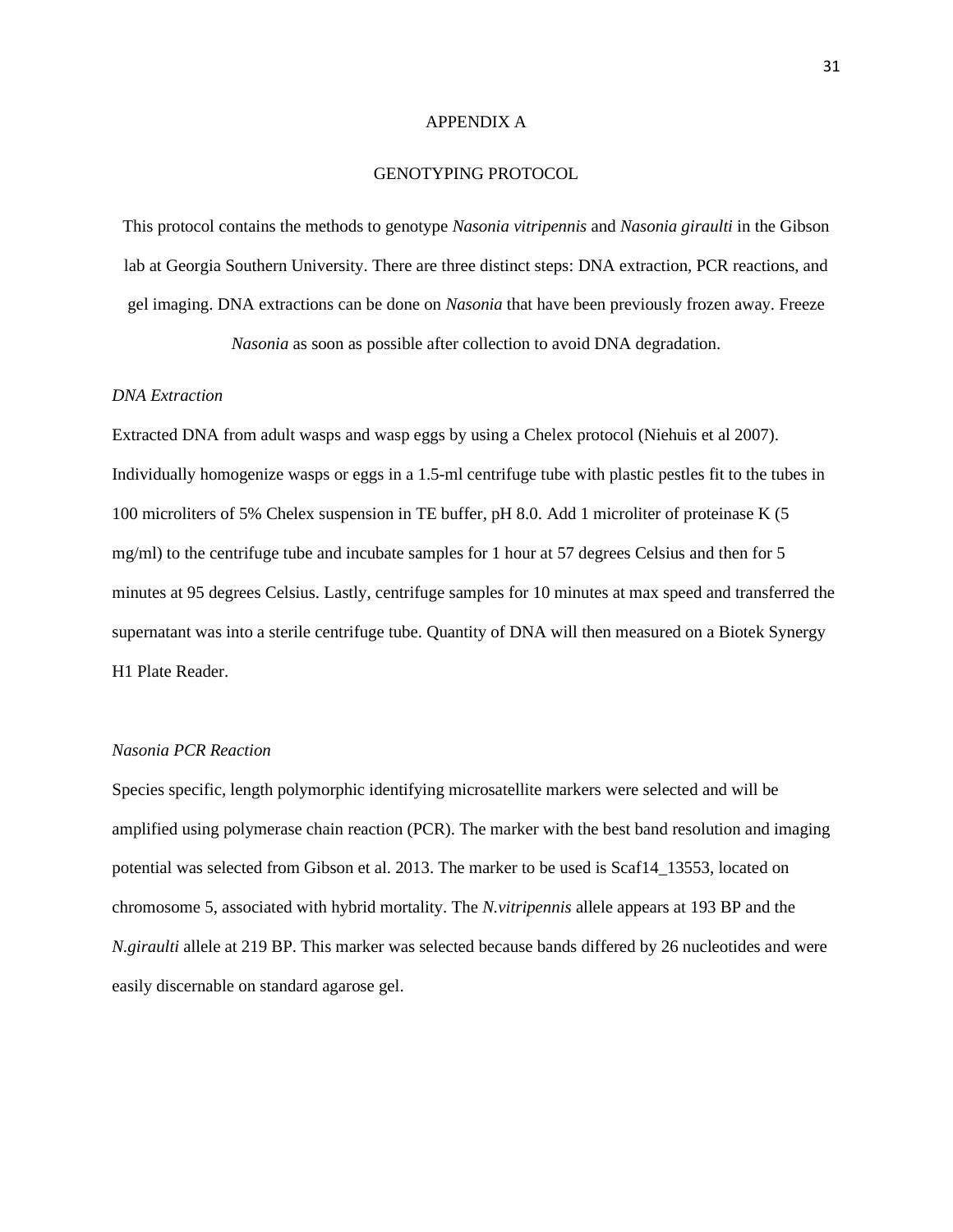# *Gel Imaging*

Run gel electrophoresis on a 3% Agarose gel containing SYBR Safe DNA Stain (10,000X concentrate in DMSO from Invitrogen). Run gels at 100V for 50 minutes and load samples with 100 BP ladder, an F1 hybrid female, and parent controls. Carefully remove gels from the gel rig and transfer to a Blue Light Base to be imaged with a E-Gel imager (Life Technologies). Be sure to take pictures of gel images in the program, annotate the pictures with order in which the gel was loaded, and save them on the lab computer for future reference.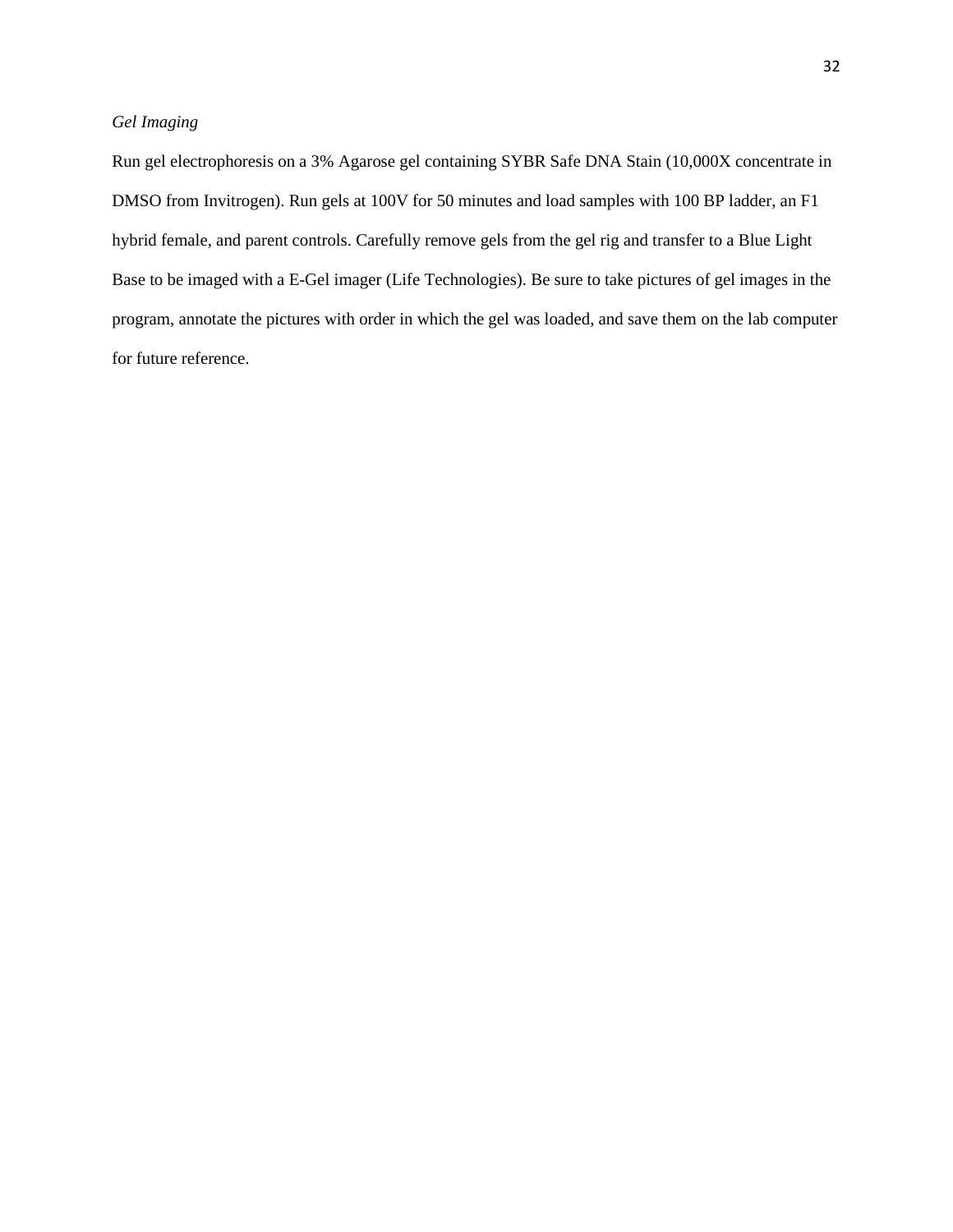#### APPENDIX B

## OXPHOS PROTOCOL

This protocol contains the methods to isolate mitochondria and determine complex efficacy of each part of the electron transport chain (ETC), as well as ATP synthase, in the Gibson lab at Georgia Southern

University. The first objective of this protocol is to isolate F2 female mitochondria to be used in physiological testing to compare components of the oxidative phosphorylation (OXPHOS) pathway. Once mitochondria have been isolated, you can use them to determine the productivity of each enzyme complex or to measure ATP production.

#### *Mitochondrial fraction for electron transport chain (ETC) complex assays*

Mitochondrial fraction procedure from Ellison and Burton (2008) will be used to prepare samples for physiological analyses in this set of experiments. F1 hybrid females will be reserved for physiological analysis and their bodies will be placed in 1mL of mitochondrial isolation buffer (comprised of 10 mM MOPS, pH 7.5, 55 mM KCl, and 500 microM EGTA) and kept on ice until mitochondrial preparations are started. Samples will then be incubated for 3 min in 1-mL of isolation buffer containing 0.25 mg mL $^{-1}$ trypsin. The solution will be aspirated and replaced with 800 microliters of isolation buffer and 0.25 mg  $mL<sup>-1</sup>$  of trypsin and then incubated on ice for 10 minutes. Upon conclusion of the incubation period, 200 microliters of 50 mg mL<sup>-1</sup> albumin solution will be added. The solution will be aspirated and 800 microliters of isolation buffer will be added before it is homogenized with a plastic pestle in a microcentrifuge tube. Tubes will be centrifuged for 5 minutes at 600 X g at 4 degrees C, pelleting any cuticle or other cellular debris and the supernatant will be transferred to a fresh microcentrifuge tube. The supernatant will then be centrifuged at 11,000 X g for 10 min at 4 degrees C, resulting in a mitochondrial fraction pellet. The supernatant will be discarded and the pelleted mitochondria resuspended in 60 microliters of either isolation buffer (used to prepare ATP production assays) or storage buffer (for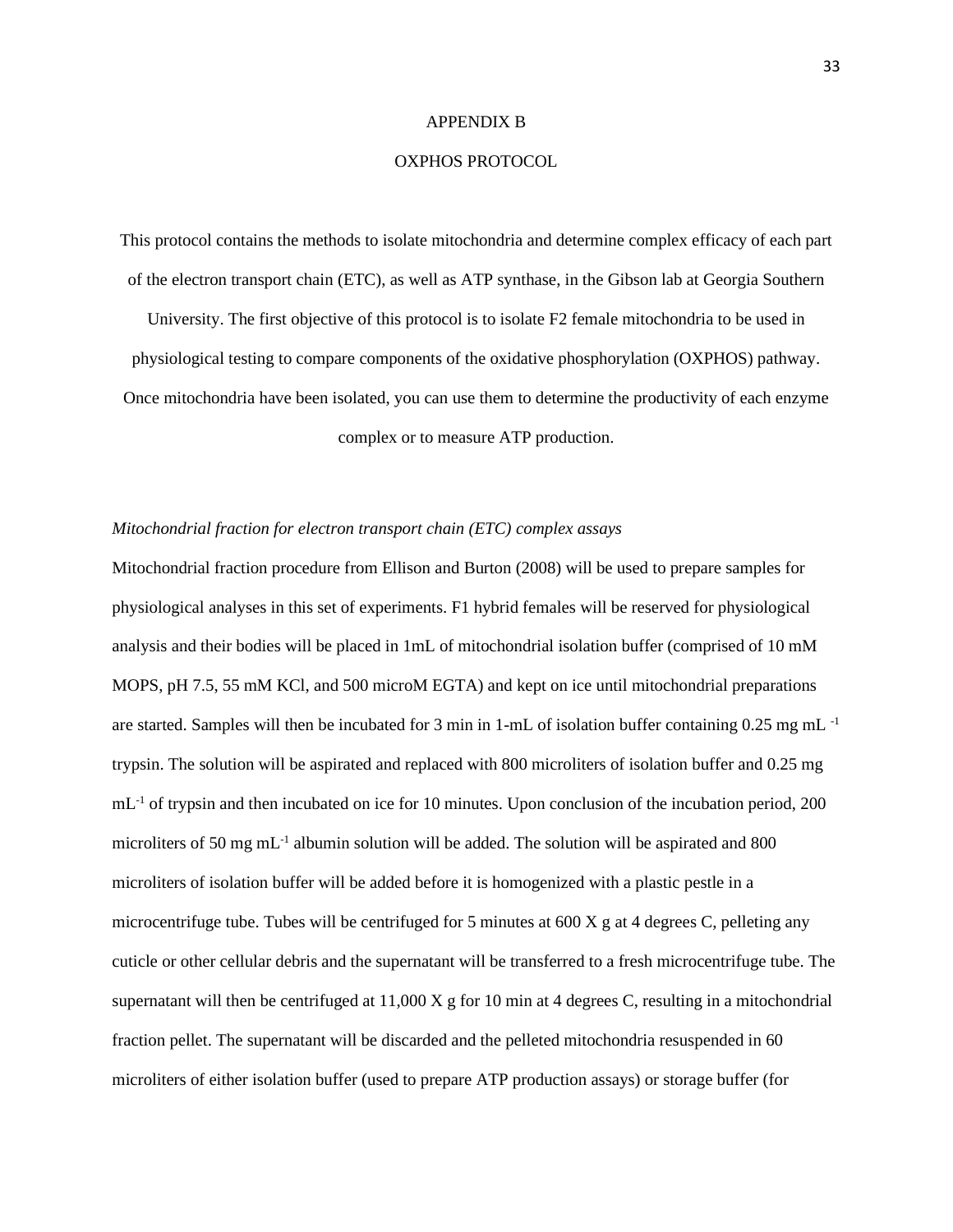measuring complex activity, comprised of 5mM HEPES with a pH of 7.5, 125 mM sucrose, 0.5 mM ATP, 40 microM ADP, 2.5 mM sodium succinate, 1 mM K2HPO4, and 0.5 mM DTT). Mitochondrial membrane integrity will be checked using a JC-1 assay (after Salvioli et al 1997) before running assays for ATP production or storage at -20 degrees C for later evaluation of specific electron transport complex activity. Two 5-microliter aliquot of each mitochondrial suspension will be removed and frozen at -20 degrees C for protein quantification using a NanoOrange Protein Quantification kit. Fluorescence measurements will be made in 96-well plate format on a Biotek Synergy H1 Plate Reader.

## *Measuring Enzyme Complex Activity*

Enzyme activities will be measured according to Ellison & Burton (2008) and modified from Trounce et al. (1996) for the complexes I, II, I + III, and II + III and Rawson & Burton (2002) for complex IV. The mitochondrial preparations will be divided into three 15 microliters aliquots for each assay. All other protocol follows Ellison & Burton (2006). The previously frozen, mitochondria that was suspended in buffer will undergo a freeze-thaw process to break open mitochondrial membranes so ETS enzyme activities can be assayed (Ellison & Burton 2008). A plate reader will then be used to take spectrophotometric measurements to determine complex efficacy. Mitochondrial preparations will be divided into three 15-lL aliquots for each assay meaning that each assay will be performed in triplicate for a single individual (i.e. three measurements of enzyme complex I activity were taken for one individual and three measurements of enzyme complex II activity for another individual).

#### *Complex I*

Activity will be measured in a buffer containing 250 mM sucrose, 1.0 mM EDTA, 50 mM Tris-HCl (pH 7.4),1.0 M decylubiquinone, 2.0 mM KCN and the mitochondrial protein of a single individual. The reaction will be initiated by the addition of 50 M NADH and monitored for 1 min at 272 nm minus 247 nm (assuming an extinction coefficient of 8 mM1 cm1 for decylubiquinone*).*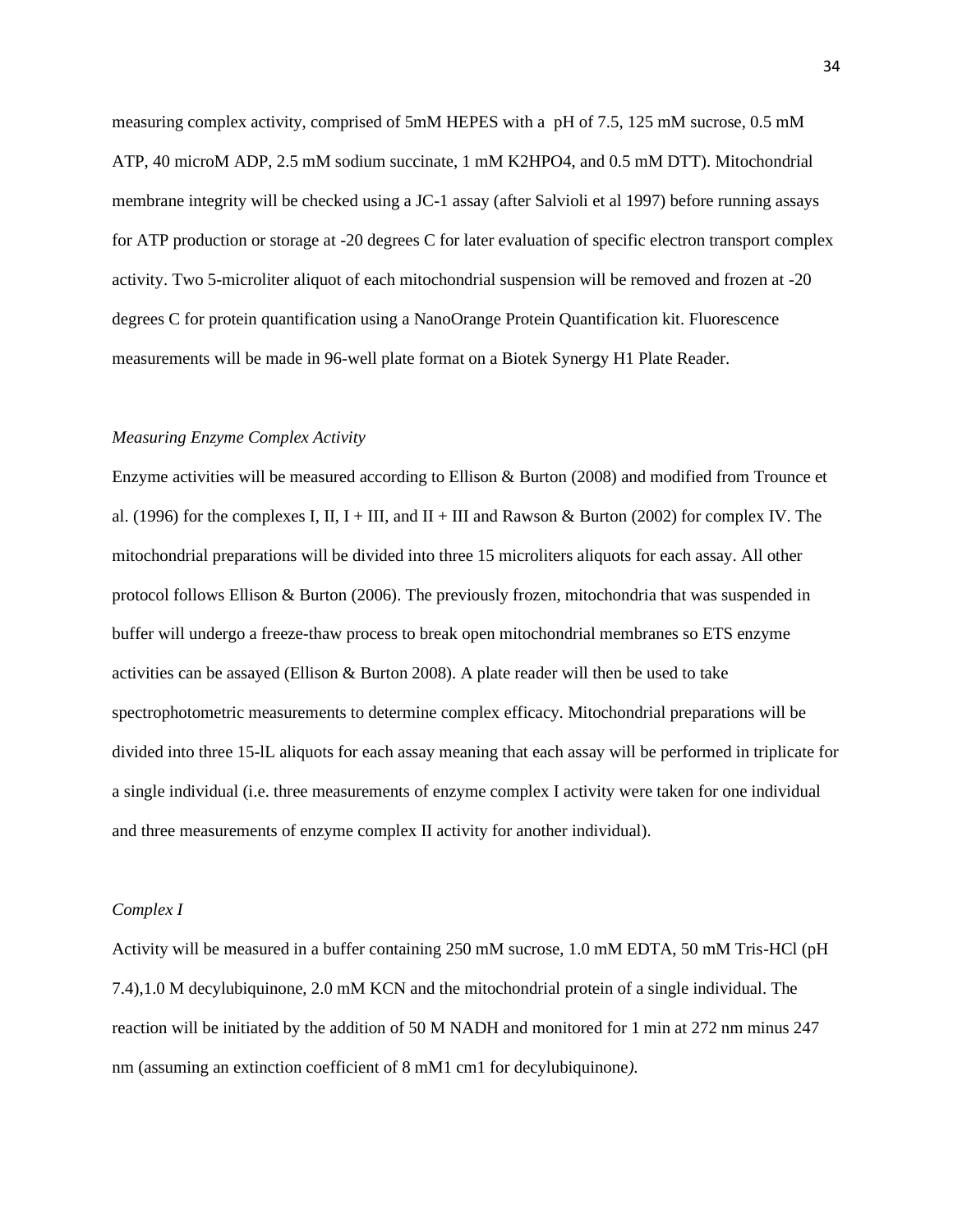### *Complex II.*

In preparation for measuring complex II activity, a solution of 50 mM K2HPO4, 20 mM succinate, and mitochondrial protein will be incubated for 10 min at room temperature. After incubation, 2  $g/ml$ antimycin A, 2 g/ml rotenone, 2 mM KCN, and 2 M DCPIP will be added to the well and a blank reading will be recorded. The reaction will then be initiated by the addition of 50 M decylubiquinone and monitored for 3 min at 600 nm minus 750 nm (assuming an extinction coefficient of 19.1 mM1 cm1 for DCPIP).

#### *Complex IV.*

Activity will be measured in a buffer containing 10 mM K2HPO4, pH 7.4, and 20 M reduced CYC. The reaction will be initiated by the addition of mitochondrial protein and monitored for 3 min at 550 nm minus 540 nm (assuming an extinction coefficient of 19.0 mM1 cm1 for reduced horse heart CYC). CYC for the complex IV assay will be reduced as follows: 100 mg/ml horse heart CYC (USB, Cleveland, OH) in 10 mM K2HPO4, pH 7.4 will be mixed with an equal volume of 0.1 M L-ascorbate. Ascorbate will then be removed using a PD-10 desalting column (Amersham Biosciences, Uppsala, Sweden) and the final product of reduced CYC will be collected and frozen at 80C until use. Concentration will be determined using an extinction coefficient of horse CYC of 27.8 mM1 cm1 at 550 nM (Rawson and Burton 2002).

#### *Complex III.*

The final two assays will be measured in comparison to one another to determine the degree of efficacy of **c**omplex III. The activity of complexes I and III together will be measured in a buffer containing 50 mM K2HPO4, pH 7.4, 80 M oxidized CYC (USB), 0.1 mM NADH, and 2 mM KCN. The reaction will be initiated by the addition of mitochondrial protein and monitored for 3 min at 550 nm minus 540 nm (assuming an extinction coefficient of 19.0 mM1 cm1 for horse heart CYC). Then we will measure